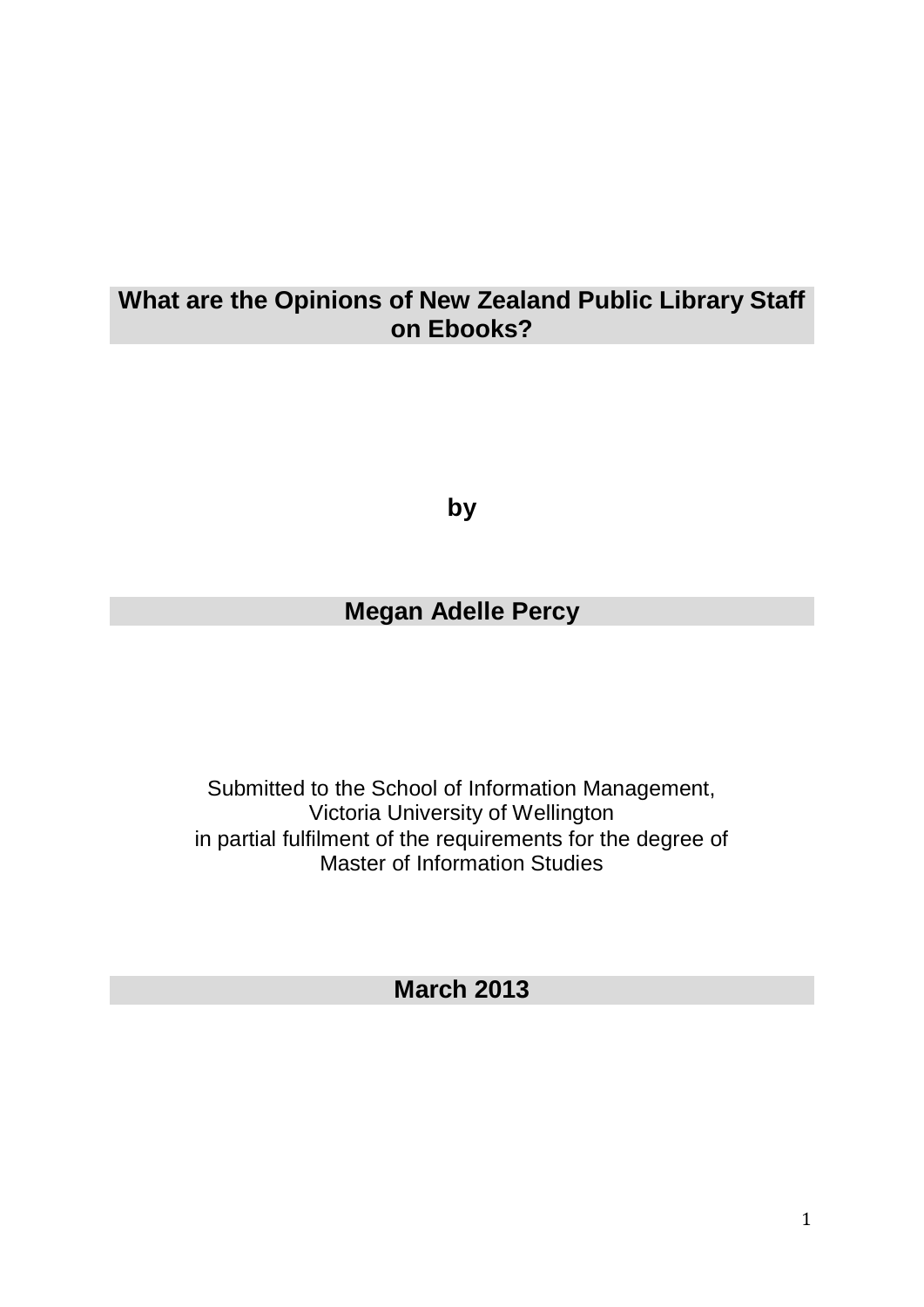## <span id="page-1-0"></span>**ABSTRACT**

<span id="page-1-1"></span>**RESEARCH OBJECTIVE:** The purpose of this study was to discover the opinions of New Zealand public library staff on ebooks. While there are studies on opinions on ebooks, there is less emphasis on public library staff. Ebooks are becoming more and more popular and how libraries implement them will impact on the future of libraries. The aim of this study was to discover what library staff liked and disliked about ebooks and how they feel about ebooks in public libraries.

<span id="page-1-2"></span>**METHODOLOGY:** Invitations to participate in a survey about ebooks were posted on two email discussion lists, PUBSIG, for New Zealand public library staff, and NZ-Libs, for New Zealand library staff. Additionally, an invitation was emailed to all staff members of Wellington City Libraries. Data were collected using an online survey consisting mainly of Likert-type statements that respondents indicate their level of agreement to. These statements were adapted from previous studies done on ebooks. Respondents were not required to answer every question.

<span id="page-1-3"></span>**RESULTS:** There were 202 responses. 63% (127) of New Zealand public library staff surveyed have read at least one ebook in the past year. 93% (188) Agree or Strongly Agree with the statement that it is important for public libraries to offer ebooks. 57% (105) Agree or Strongly Agree with the statement "I enjoy helping patrons with technical questions about ebooks or ereaders". Respondents think that the portability of ebooks and the ability to customise ebooks is useful. Most library staff surveyed think the increasing popularity of ebooks is good for libraries. The median response to "My library has a great stock of ebooks" was Neither Agree nor Disagree, with the majority of respondents agreeing that ebook licensing terms restricts the stock of ebooks available at their library.

<span id="page-1-4"></span>**IMPLICATIONS:** Library staff think that offering ebooks is important for libraries. However, libraries implementing ebooks need to ensure staff are ready to help patrons with ebooks. Ebook licensing terms are perceived as restricting libraries' ebook stock, for libraries to be successful at offering ebooks the licensing situation may need to change.

<span id="page-1-5"></span>**DESCRIPTORS:** Electronic Books, Librarians, Library Staff, Public Libraries, Opinions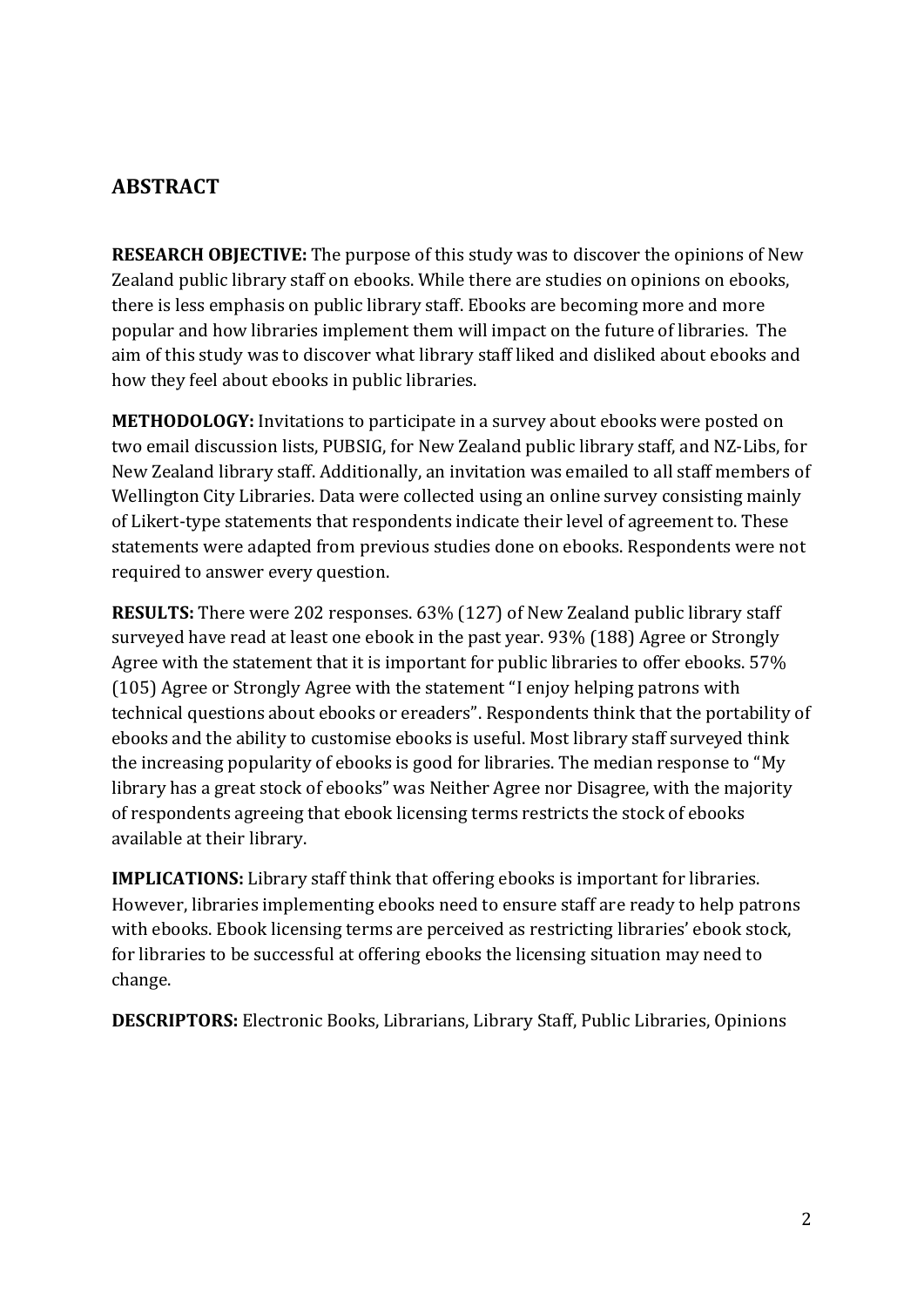# **Table of Contents**

| Do you own an ebook reading device? (Specifically for reading ebooks)  13             |  |
|---------------------------------------------------------------------------------------|--|
|                                                                                       |  |
|                                                                                       |  |
|                                                                                       |  |
| I enjoy helping patrons with technical questions about ebooks or ereaders14           |  |
|                                                                                       |  |
|                                                                                       |  |
| Incompatible ebook file formats are a frequent problem for library patrons 16         |  |
|                                                                                       |  |
|                                                                                       |  |
| The ability to customise ebooks is useful e.g. change font size, add bookmarks etc 19 |  |
|                                                                                       |  |
|                                                                                       |  |
|                                                                                       |  |
| Ebook licensing terms restricts the stock of ebooks available at my library23         |  |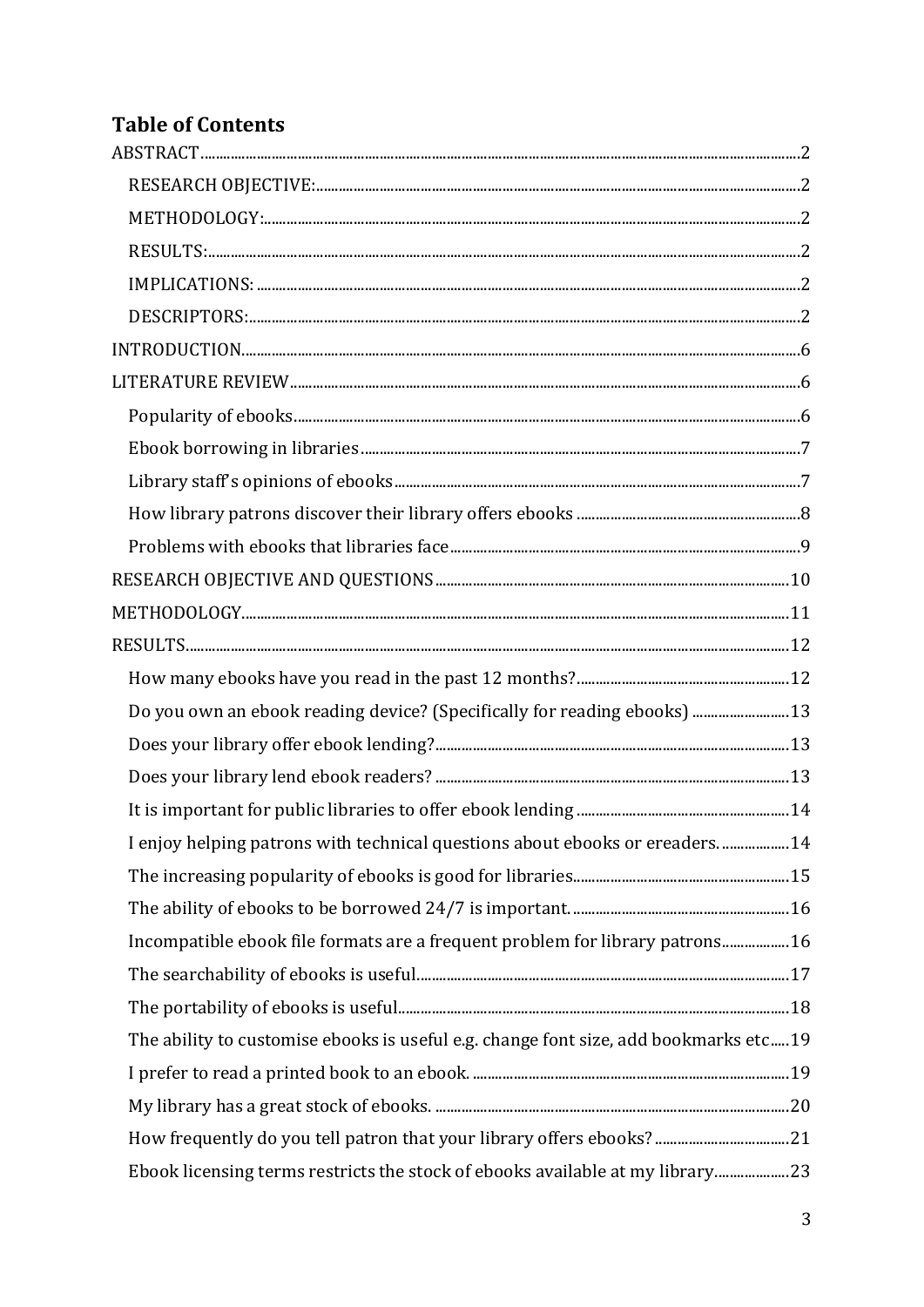| The majority of library staff surveyed have read at least one ebook in the past 12    |  |
|---------------------------------------------------------------------------------------|--|
| 35% of library staff surveyed own an ereader specifically for reading ebooks29        |  |
| 93% of library staff surveyed work at a library that offers ebooks, 9% work at a      |  |
|                                                                                       |  |
| Many library staff surveyed enjoy helping patrons with technical questions about      |  |
| Most library staff surveyed think the increasing popularity of ebooks is good for     |  |
|                                                                                       |  |
| Library staff surveyed think it is important that ebooks can be borrowed anytime30    |  |
| Most library staff surveyed think the searchability of ebooks is useful 30            |  |
|                                                                                       |  |
| Library staff surveyed think the ability to customise ebooks is useful31              |  |
| Many library staff surveyed would prefer to read a printed book to an ebook but not   |  |
| Library staff surveyed have varying responses to the statement "My library has a      |  |
|                                                                                       |  |
| The majority of library staff surveyed agree that ebook licensing terms restricts the |  |
|                                                                                       |  |
|                                                                                       |  |
|                                                                                       |  |
|                                                                                       |  |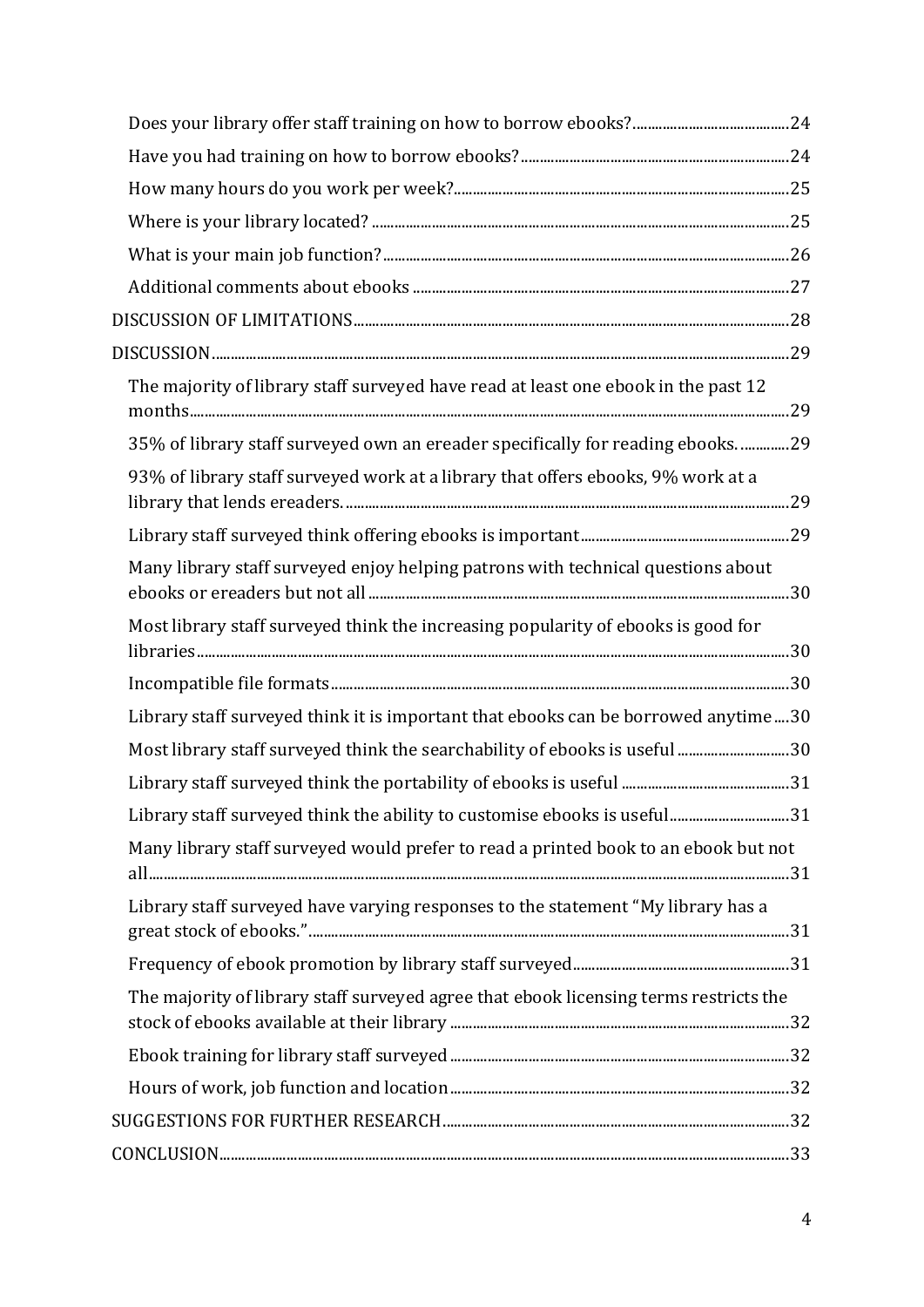<span id="page-4-0"></span>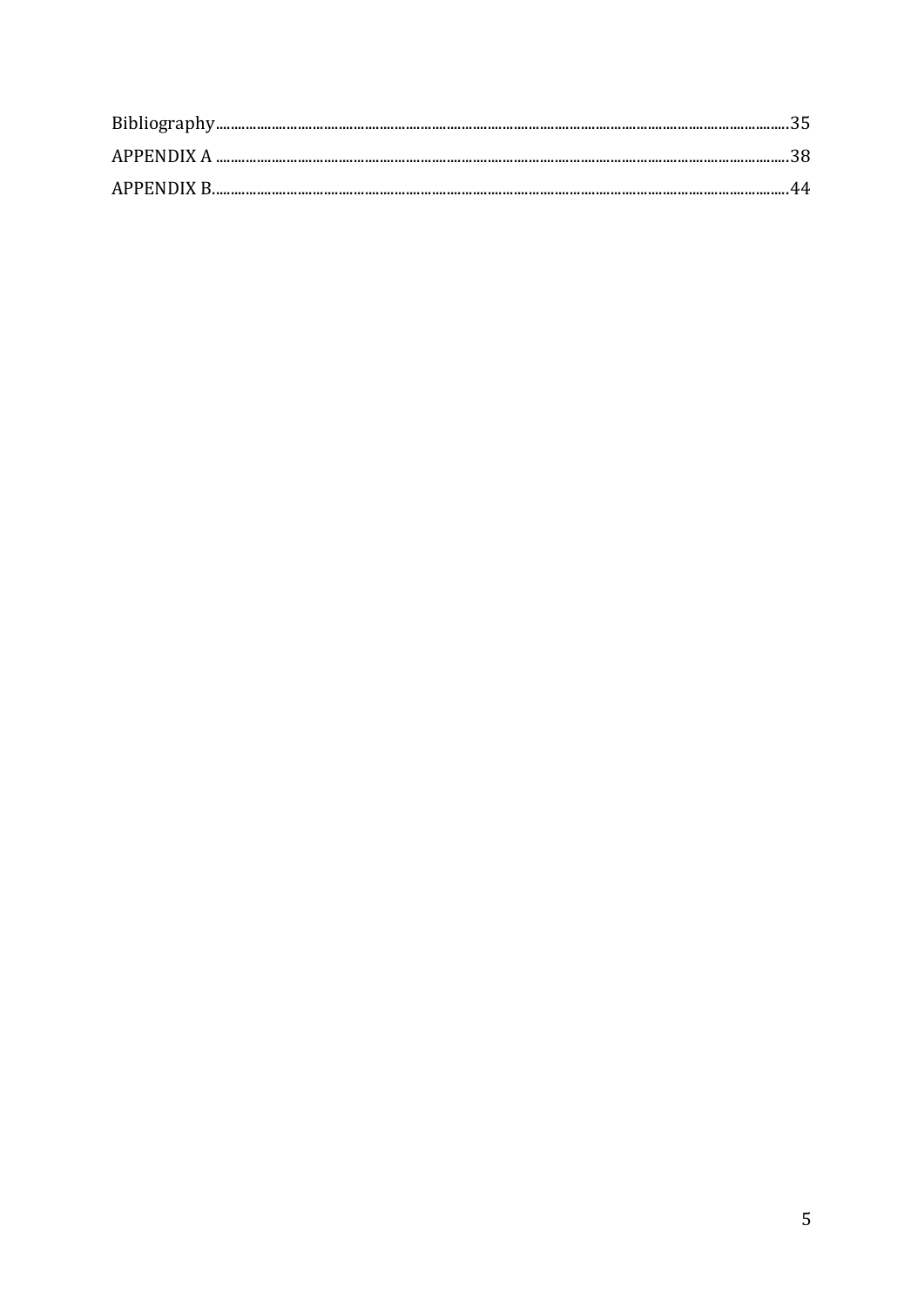# **INTRODUCTION**

The purpose of this quantitative self-completion survey was to discover New Zealand public library staff's opinions on ebooks.

The opinions of library staff matter as they promote ebooks, help patrons with technical questions, purchase ebooks and make decisions on how and if ebooks are offered and more.

There are many studies that look at ebook users' opinions on ebooks, some that look at academic librarian's opinions and much fewer on public library staff's opinions. With regards to New Zealand, there appears to be no studies about New Zealand library staff's opinions of ebooks.

By finding out the opinions of New Zealand public library staff, libraries can use this information to help them to decide on their approach to implementing and promoting ebooks, with regards to both staff and the public.

# <span id="page-5-0"></span>**LITERATURE REVIEW**

Relevant literature was found by searching the databases LISA: Library and Information Science Abstracts, Emerald, Library Literature and Information Science Fulltext (H.W. Wilson) and LISTA: Library Information Science & Technology Abstracts for articles on ebooks. Further articles were found by looking at what sources these articles had themselves used. Google and Google Scholar were also searched.

This literature review looks at the current ebook situation, in terms of ebook popularity and ebooks in libraries. It also looks at opinions on ebooks, what library staff currently think of ebooks and the challenges they face with them.

#### <span id="page-5-1"></span>**Popularity of ebooks**

The popularity of ebooks continues to grow.

The Association of American publishers estimated that ebook sales rose 117% in 2011, based on publishers that report sales to them. (Publishers Weekly, 2012).

23% of American adults over the age of 16 have read an ebook in the past year, up from 16% the year before. (Rainie & Duggan, 2012).

In late 2012, 19% of Americans aged 16 and older own ebook reading devices specifically for reading ebooks, compared with 10% a year before that. (Rainie & Duggan, 2012).

According to "The Fourth Annual eBook Survey of Publishers" from Aptara (2012) 4 out of 5 publishers surveyed now produce eBooks - a 30% increase in three years. Also, the survey found that "the majority of publishers now produce more than 50% of their titles as eBooks". (Aptara, 2012).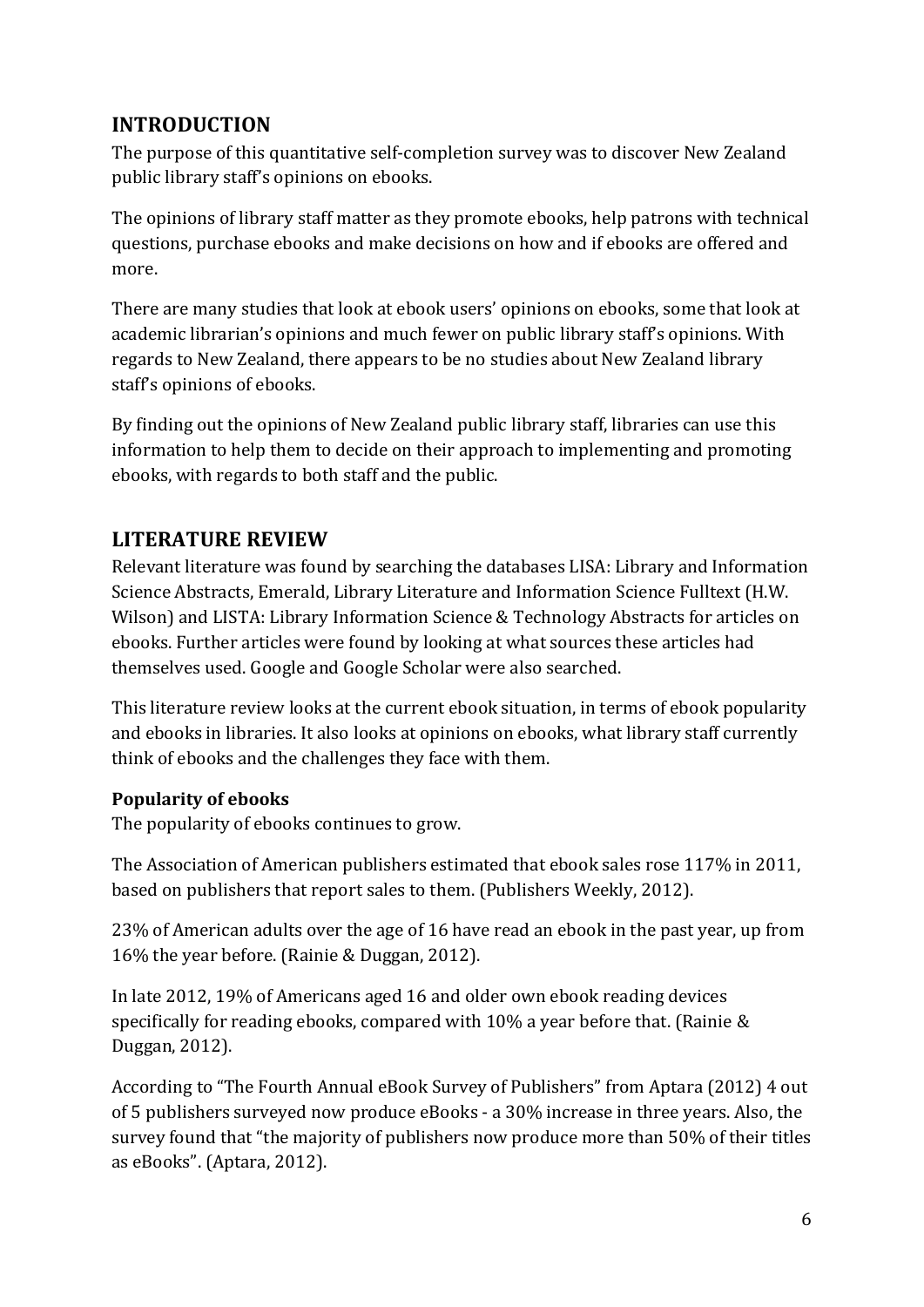As ebook popularity increases this will likely lead to an acceptance of ebooks as a mainstream media, leading to an expectation that public libraries offer ebook lending.

#### <span id="page-6-0"></span>**Ebook borrowing in libraries**

Ebook borrowing is still a small part of overall circulation however it has been growing rapidly.

Ebook circulation only accounted for two percent of circulation on average in 2011 in the USA, compared to 67 percent for books and 29 percent for media. (Hoffert, 2012).

Despite only being two percent of circulation, ebook circulation in public libraries doubled from 2009 to 2010 and quadrupled from 2010 to 2011. (Library Journal, 2012).

5% of recent public library users in America borrowed an ebook this year, compared with 3% last year. (Rainie & Duggan, 2012).

According to the Book Industry Study Group's fourth volume of "Consumer Attitudes Toward E-Book Reading", 11% of people who read ebooks use libraries to borrow them. (Reid & Milliot, 2012).

The American Library Association found in their 2011 - 2012 Public Library Funding & Technology Access Study that 76% of American public libraries offer access to ebooks and 39% of them lend e-readers. (Hoffman, Bertot, & Davis, 2012).

The full impact is yet to be felt however as many library users do not know if their library offers ebook lending. Zickuhr, Rainie, Purcell, Madden and Brenner (2012) found that 58% of American library card holders did not know if their library had ebooks available for borrowing.

#### <span id="page-6-1"></span>**Library staff's opinions of ebooks**

As ebook popularity increases, the effect and impact on libraries must be considered.

Zickuhr et al. (2012) found that the majority of public American librarians surveyed "thought that the evolution of e-book reading devices and digital content has been a good thing for libraries" although many librarians are often "anxious about the new set of demands on them to learn about the operations of new gadgets, to master every new web application, and to de-bug every glitch on a digital device".

OCLC (2011) found for American public library staff that providing access to ebooks is a top priority.

Chief Officers of State Library Agencies [COSLA] (2010) in its interviews with libraries leaders found that most of their respondents "felt eBooks will increasingly attract or keep library patrons who like this format or desire convenience".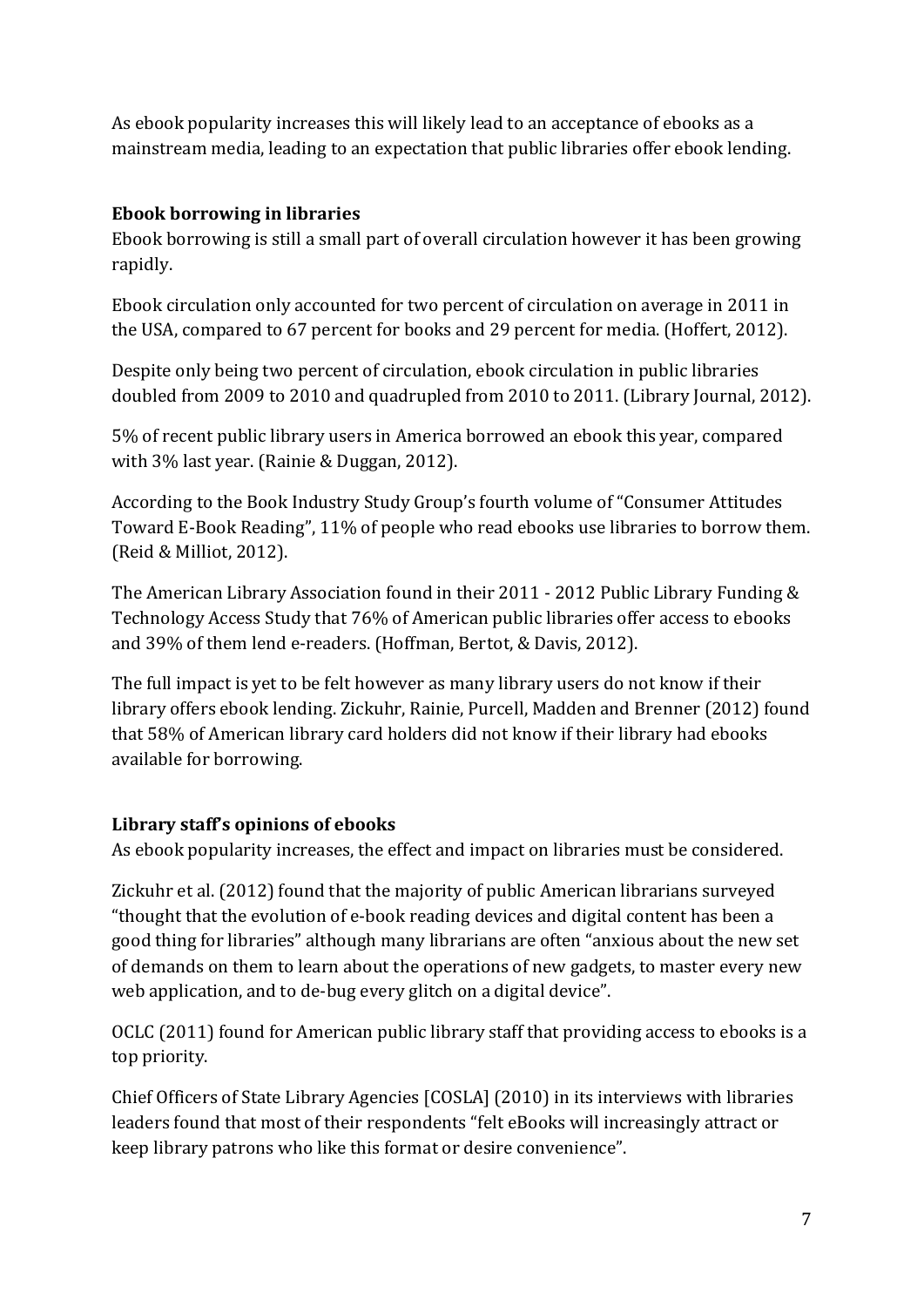Vasileiou and Rowley (2010) conducted qualitative interviews with librarians about ebook promotion in academic libraries. They found a significant reason librarians are reluctant to promote ebooks is lack of ebook stock. Additionally, some librarians were concerned that "the promotion of e-books can undermine perceptions of the value of print books". (p. 635).

Salomon (2009) in his masters' paper surveyed North Carolina librarians from public libraries for their opinions on ebooks and their usage of ebooks. He found that the librarians generally liked ebooks, and three of the main things librarians liked were their ability to be checked out instantly, their portability and their potential for interactivity and customisation.

#### <span id="page-7-0"></span>**How library patrons discover their library offers ebooks**

Library patrons frequently find out about ebooks from librarians. eBrary (2008) in their worldwide survey of university students found that 50% of the university students discovered that their libraries offered ebooks from a librarian.

In contrast, Borchert, Hunter, McDonald and Tittel (2009) in their study of two Queensland universities found that 17% of students discovered their libraries offered ebooks from a librarian while 42% of students discovered ebooks through their library catalogue. This means that libraries that do not have ebooks integrated into their catalogue would need to particularly promote the fact that they offered ebooks to patrons.

#### **The advantages and disadvantages of ebooks for users**

Duncan (2010) surveyed public library users in Sunshine Coast, Australia. He found that 79% of ebook users used them because they were more portable/easier for travelling.

Richardson and Mahmood (2012) in their study "eBook readers: user satisfaction and usability issues" which surveyed graduate information studies students found the most popular feature of ereaders generally was the portability they offered.

Staiger (2012) in his literature review of ebook usage in academic settings found that library patrons thought the two main benefits of ebooks were searchability and 24/7 availability. He found "the most frequently cited disadvantages were difficulty of navigation and loss of ability to perform customary research practices such as perusing and shelf-browsing because of e-books' lack of physicality." (p. 355).

Borchert et al (2009) found that the university students surveyed generally liked ebooks. Like Staiger identified, the things they liked most about ebooks were their 24/7 accessibility and their ability to be searched. They also liked the ability to copy and paste.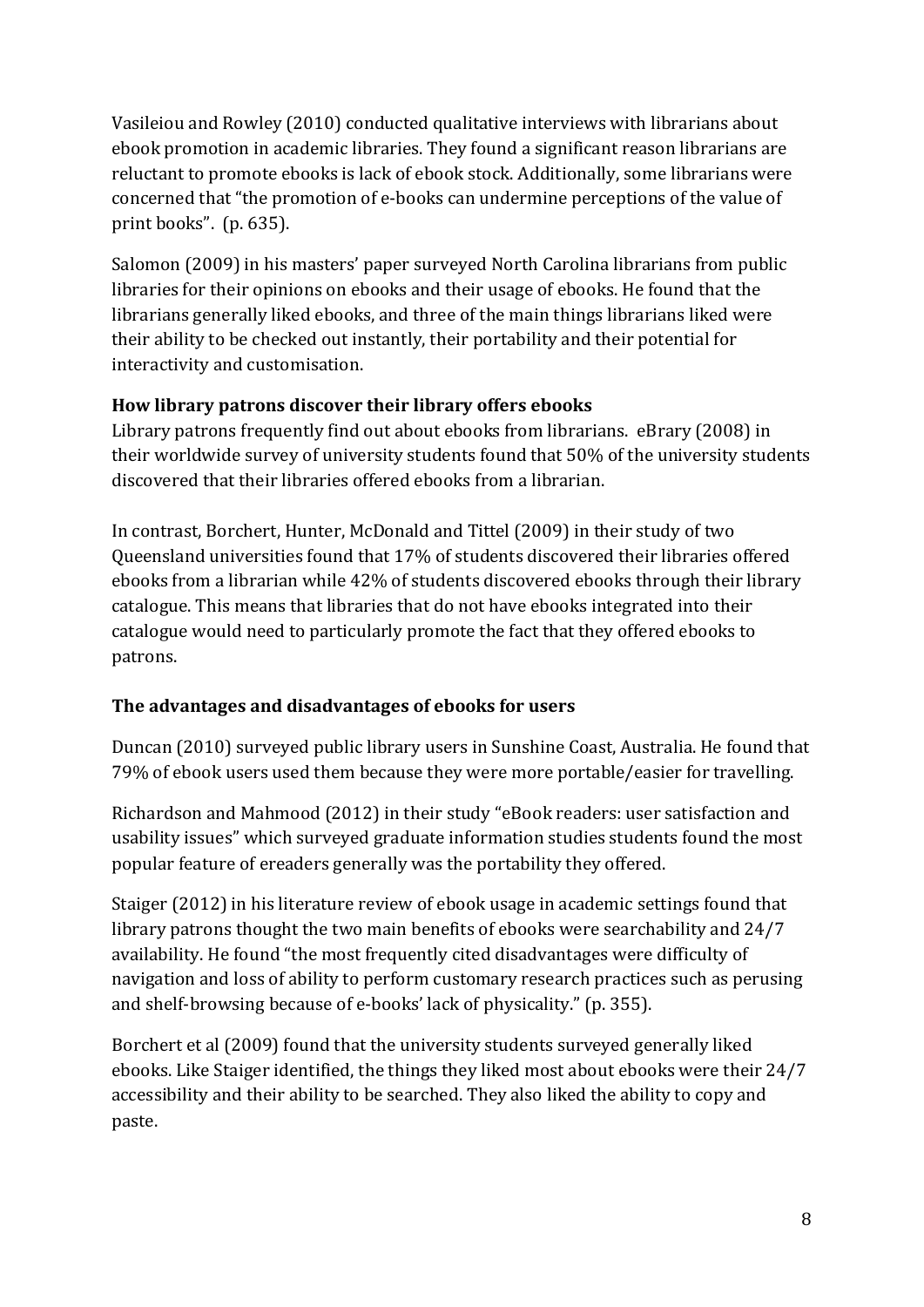#### <span id="page-8-0"></span>**Problems with ebooks that libraries face**

In the Library Journal's *"*Ebook Usage in U.S. Public Libraries"*,* librarians were asked, "What hinders the public from accessing your ebook collection? The top four reasons given were, long wait times for ebooks (72%), limited titles available (71%), in demand titles not available for libraries (60%) and complex downloading process (55%). (Library Journal, 2012)

COSLA (2010) in its interviews with library leaders found that all "all agreed that getting eBooks from libraries is not convenient or easy to do. "(p. 10). The problems they found was that firstly, it is hard to explain that even though an ebook is digital, that the one copy, one user model of print books can still apply. Secondly, the library leaders outlined that it is cumbersome for patrons to wade through layers of a library website to find ebooks, then to be able to download the ebooks they must have the appropriate software installed and following this they have to transfer them to their ereading device.

It is worth noting, that while the above problems are still relevant, some libraries now have their ebook collection integrated into their catalogue. This saves patrons from excessive navigation through a library website. Also, some patrons have devices that ebooks can be downloaded directly on to, such as the iPad rather than having to be transferred via computer.

COSLA (2010) also noted that library leaders are concerned that as most libraries' public computers cannot be used to download ebooks, this limits the ability to borrow ebooks to patrons with both the internet and the appropriate hardware, widening the digital divide.

The digital divide concern identified by the COSLA study above is a relevant one, as Rainie and Duggan (2012) identified "those most likely to read e-books include those with college or graduate degrees, those who live in households earning more than \$75,000, and those whose ages fall between 30 and 49." (p. 3).

Another problem associated with ebook borrowing is that the format offered may not be compatible with the patron's ereader. Zickuhr et al. (2012) found that 18% of e-book borrowers had previously been unable to borrow the ebook they wanted because although the ebook was available, it was not available in a compatible file format for them.

In New Zealand, the Amazon Kindle ereader is not compatible with Overdrive ebooks (OverDrive, 2013) or with Wheelers ebooks. There does not appear to be a comprehensive list of compatible ereaders on the Wheelers website, however New Zealand public libraries that do offer ebooks from Wheelers outline on their websites that Kindles are not compatible with them, for example on the Waimakiriri District Library website (Waimakariri, n.d.).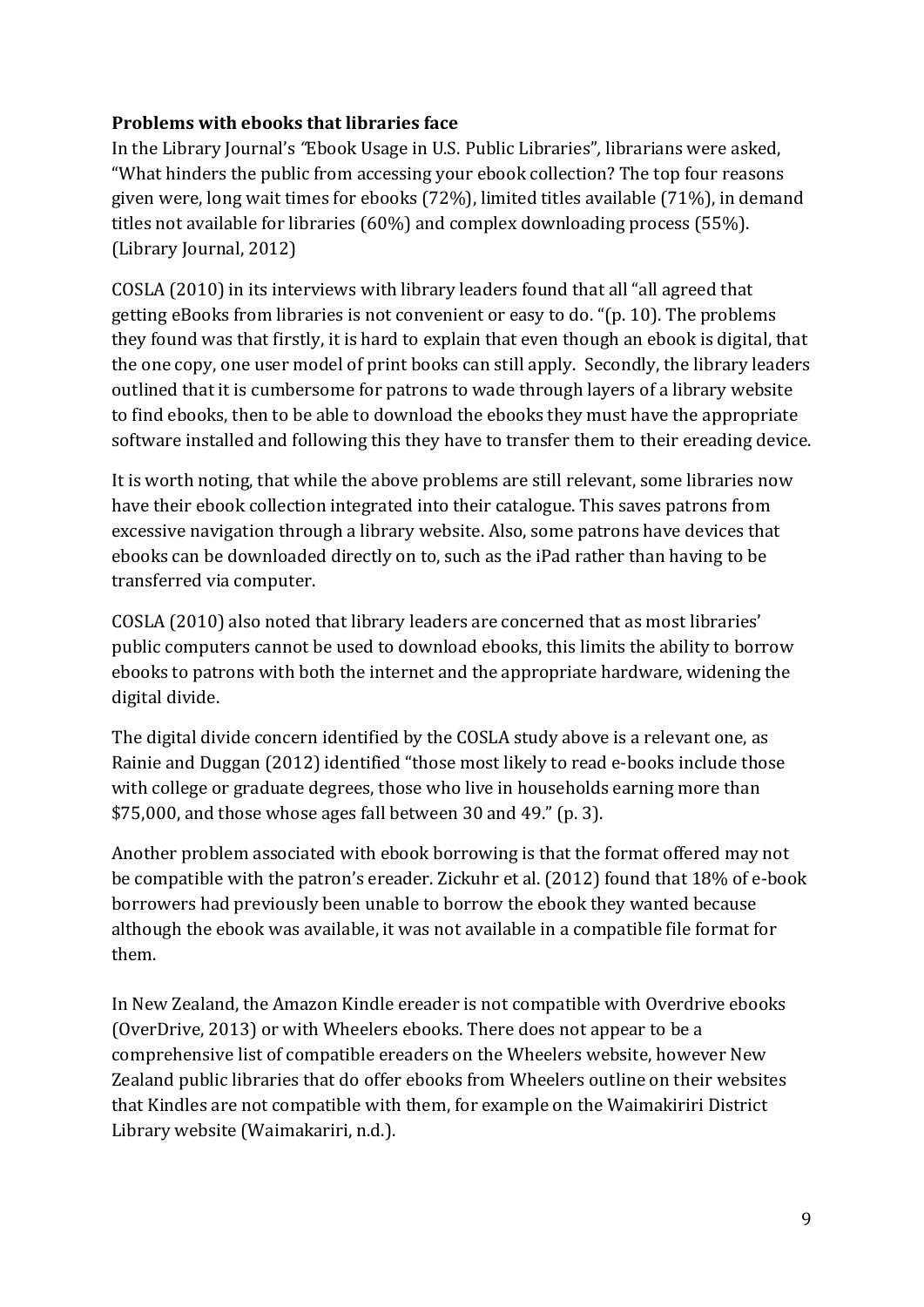Additionally, licensing restrictions imposed by publishers can make purchasing ebook difficult for libraries.

There are six big publishing companies. Two of these, Simon & Schuster and MacMillan, do not sell ebooks to libraries, and do not allow libraries to lend their ebooks. (Zickuhr et al., 2012).

Penguin is currently trialling a library ebook lending system where libraries cannot purchase ebooks until six months after their release and the ebook lending license expires after one year. (Maloney, 2012)

Hachette is also trialling a new ebook lending system, although they currently do sell their backlist to libraries, their backlist being titles published before April 2010. (Raphael, 2012).

HarperCollins has a loan cap of 26 times, after which the library needs to repurchase it if they wish to keep offering it. (Hadro, 2011).

Random House allows libraries unrestricted purchasing access to all of its ebooks, however it increased its prices to libraries in 2012. (Kelley, 2012 ).

# <span id="page-9-0"></span>**RESEARCH OBJECTIVE AND QUESTIONS**

The objective of the research project was to attain New Zealand public library staff's opinions on ebooks, in particular, the current ebook situation, the qualities of ebooks, and importantly, ebooks in libraries.

By learning more about their opinions, this allows libraries to focus and potentially change how ebooks are introduced to staff and to identify any potential issues that library staff have with ebooks that can be addressed.

The main question researched is "What are public library staff's opinions on ebooks?

Within this broad question, opinions about the themes taken from the literature review were examined. This research project looks library staff's opinions on:

The importance of public libraries offering ebooks

Technical questions about ebooks

The increasing popularity of ebooks and libraries

Ebooks' searchability, portability, 24/7 availability and ability to be customised

Ebook stock in their library

Printed book compared to ebook preference

This research project also looks at: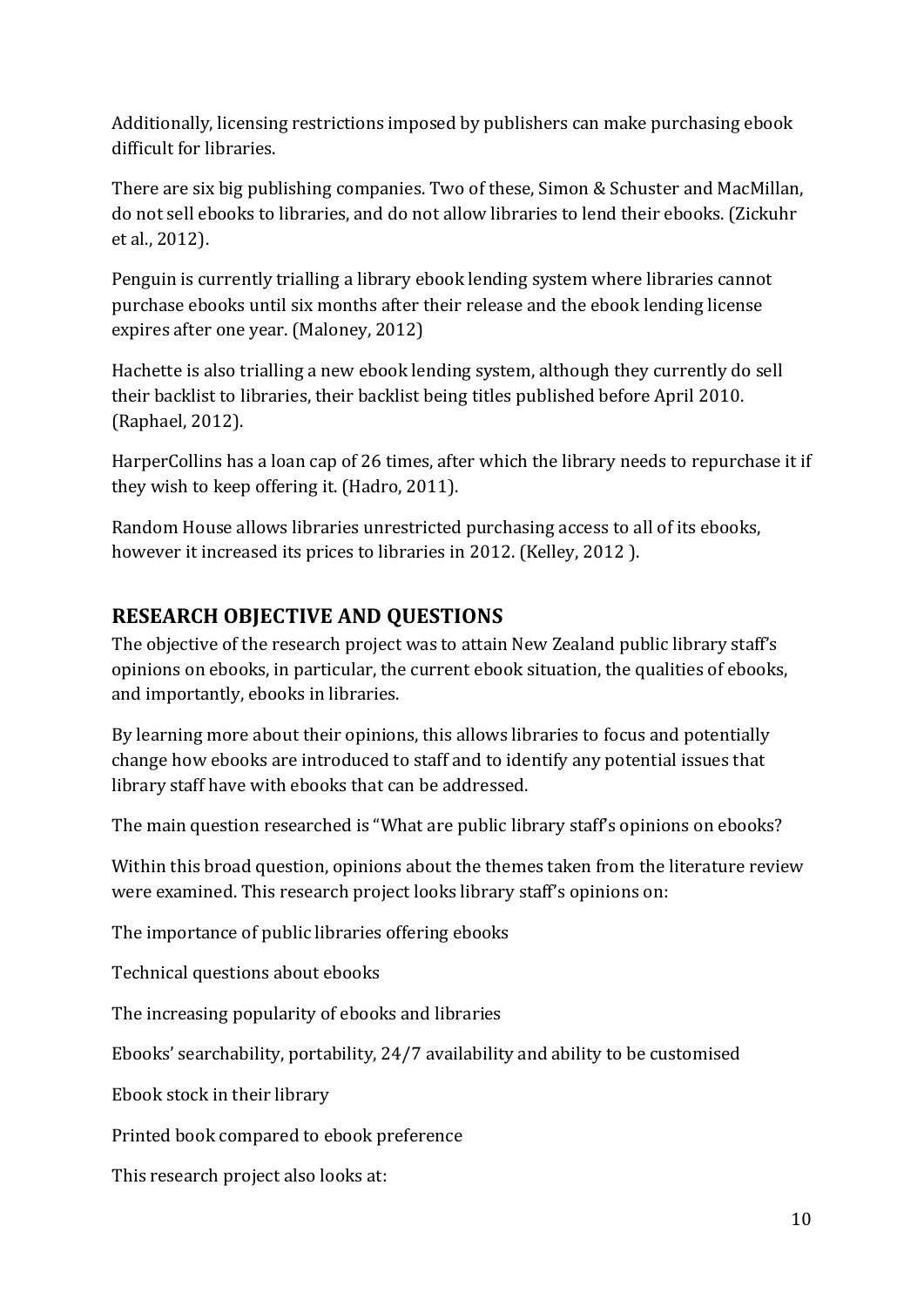If library staff read ebooks

Whether they own e-readers

How frequently they tell patrons that their library offers ebooks

Further relevant issues or topics not identified by the survey. This is achieved by the inclusion of a textbox where survey respondents can add any additional comments.

# <span id="page-10-0"></span>**METHODOLOGY**

Davidson and Tolich (2003) outline that patterns drawn from quantitative data can be generalised to a wider group. They also outline that quantitative research methods allow the opinions of large numbers of people, spread over large areas, to be collected in one go. As this research project is looking at the opinions of New Zealand public librarians as a whole, a quantitative approach is appropriate.

Based on the literature review a series of radio-button questions and Likert-type statements about ebooks were developed. "Likert-type scales are used to quantify results and obtain shades of perception. Choices (or categories of responses) usually range from strongly disagree to strongly agree." (Simon, 2011). All of the responses to a statement can then be looked at to see what a group's overall attitude to that statement was.

There was also a text box question at the end of the survey where people could add additional comments if they so wished.

The design also allowed the survey to be completed quickly, as survey respondents are more likely to respond to a request to do an online survey if the estimated time is 8-10 minutes compared to 20 minutes. (Crawford, Couper, & Lamias, 2001). The estimated completion time for this survey was 10 minutes based on the fact it was 23 questions, 22 of which were closed.

The survey was made using the survey tool Qualtrics. The survey is below at Appendix A.

An email inviting New Zealand Public Library staff to participate in the survey was emailed to the members of the NZ-Libs and PUBSIG email discussion groups and also to all staff members at Wellington City Libraries. NZ-Libs discusses library and information services in New Zealand. (NZ-Libs). PUBSIG discusses issues relating to New Zealand Public Libraries. (Library Association of New Zealand Aotearoa). The email is below at Appendix B.

The survey was available from the 12<sup>th</sup> of December 2012 to the 28<sup>th</sup> of December 2012.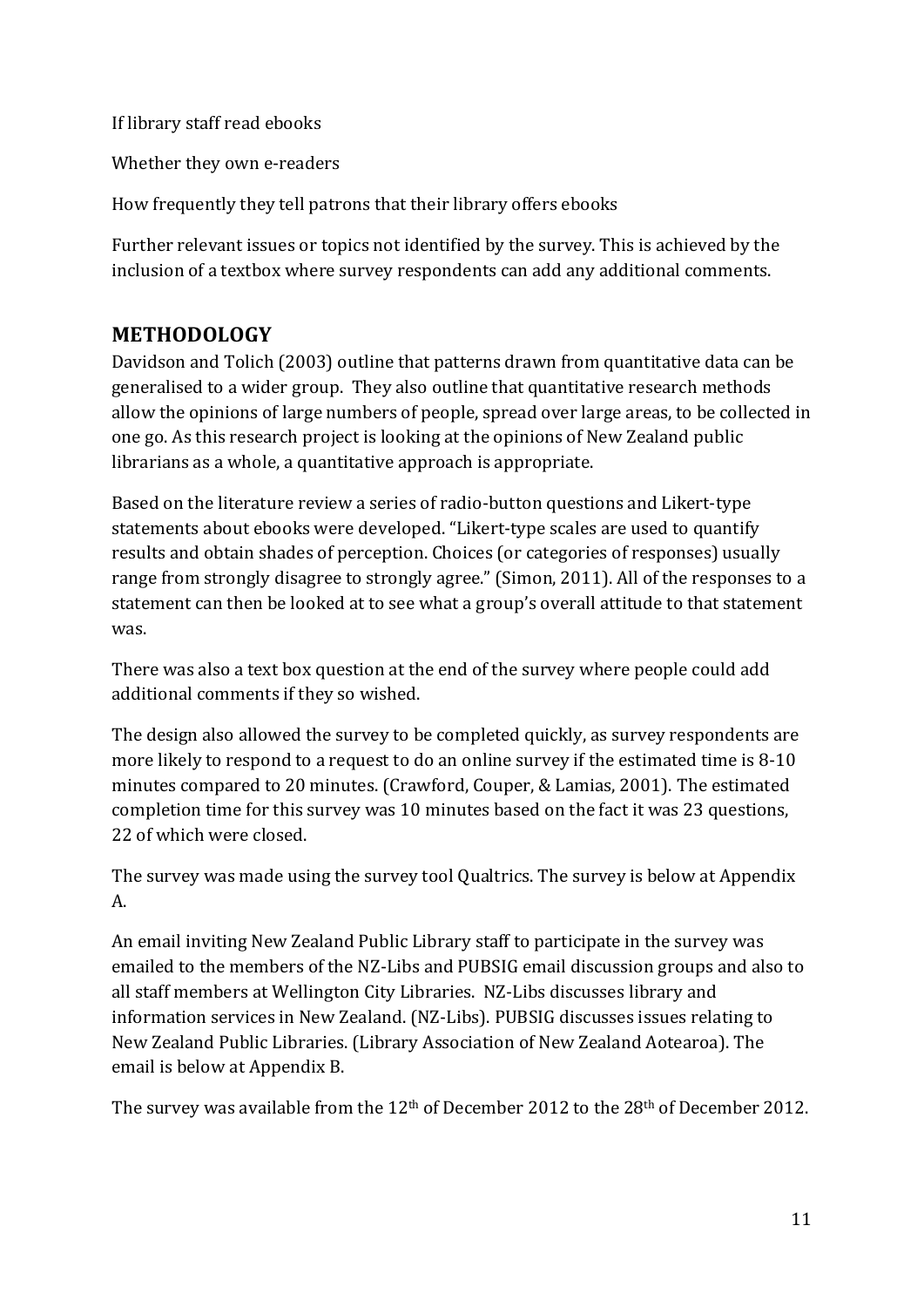The participants' email addresses were downloaded to an Excel sheet separately first, to randomly select a winner for the voucher that was offered as incentive to complete the survey. Once the winner was emailed the spread sheet was deleted.

Then the email addresses were deleted from Qualtrics. The remaining results, minus the email addresses, were downloaded to an Excel spread sheet for data analysis.

Graphs were created in Excel to visually compare the distribution of responses, as well as looking at the medians and percentages of the responses. The graphs looked at percentages of respondents, rather than number of respondents, to allow easier comparison between the questions and statements.

To see visually if relationships existed between some of the questions, data from some questions were used to categorise data from others, and then graphed.

The additional comments from the text box question were analysed to draw larger overall themes from them.

# <span id="page-11-0"></span>**RESULTS**

There were 203 respondents to this survey. Not every respondent answered every question. One response was deleted as they noted in their comments they were a school librarian and as such their response may differ from that of public library staff.

The median response time was three minutes however the mean response time was six minutes as there were four responses that took over an hour to complete. Based on the length of time taken, it is unlikely that those four respondents worked continuously on this survey.

#### <span id="page-11-1"></span>**How many ebooks have you read in the past 12 months?**

There were 202 responses to this question. 37% (75) of respondents have not read an ebook in the past 12 months compared to 63% (127) that have read at least one.

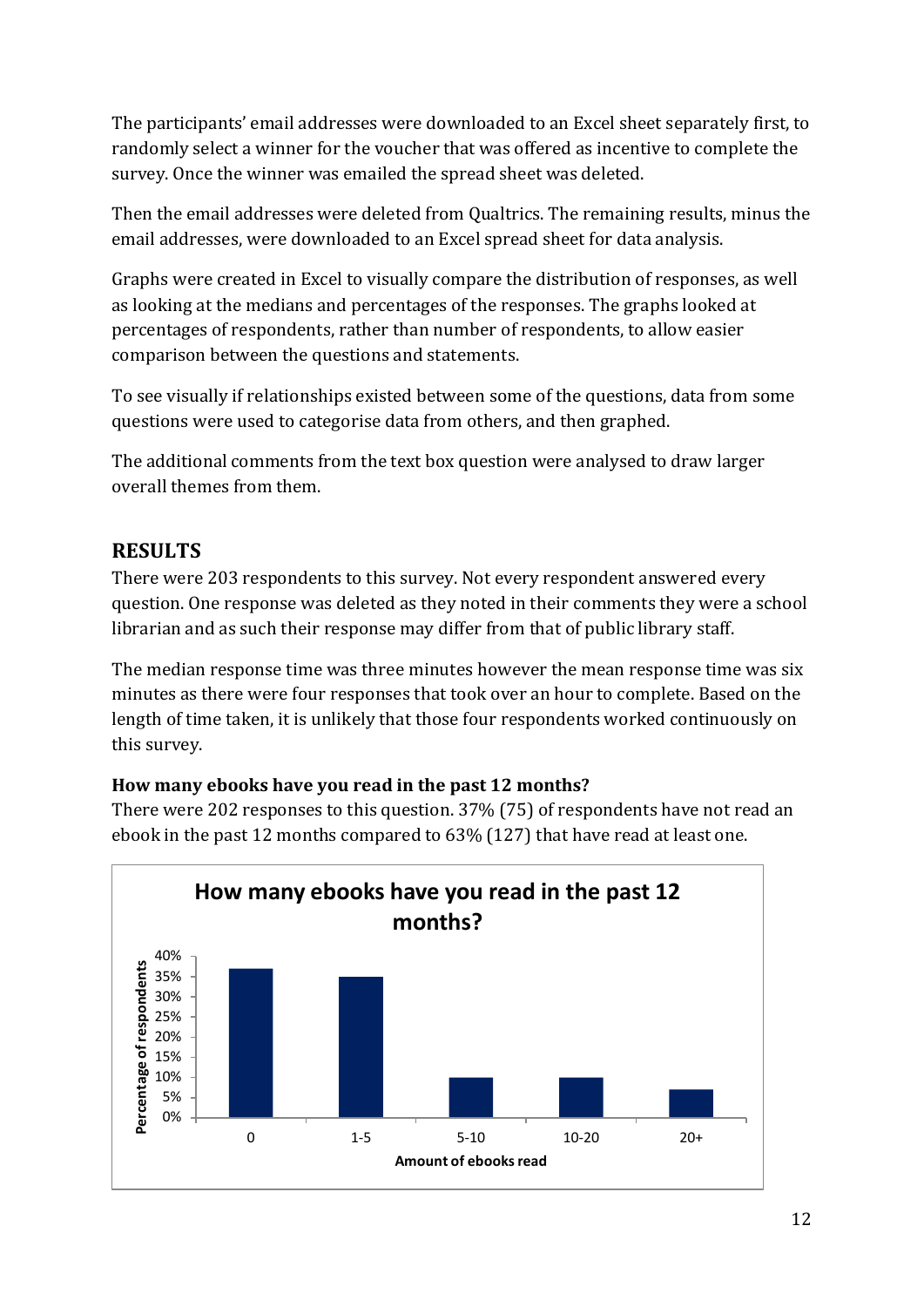#### <span id="page-12-0"></span>**Do you own an ebook reading device? (Specifically for reading ebooks)**

There were 198 responses to this question. 35% (70) of respondents answered Yes, and 65% (128) respondents answered No.

These responses were used to categorise data from the question regarding amount of ebooks read in the past 12 months.

55% (70) of respondents who did not own an ebook reading device had not read any ebooks in the past 12 months whereas only 4% (3) of those who owned an ebook reading device had not read any ebooks in the past 12 months.

50% of respondents who owned an ebook reading device have read more than 5 ebooks in the past year whereas 15% of respondents who do not own an ebook reading device have read more than 5 ebooks in the past year.



#### <span id="page-12-1"></span>**Does your library offer ebook lending?**

There were 201 responses. 93% (186) of respondents answered Yes, 6% (12) answered No and 1% (3) answered I don't know.

#### <span id="page-12-2"></span>**Does your library lend ebook readers?**

There were 199 answers. 9% (17) of respondents answered Yes, 90% (179) answered No and 2% (3) answered I don't know.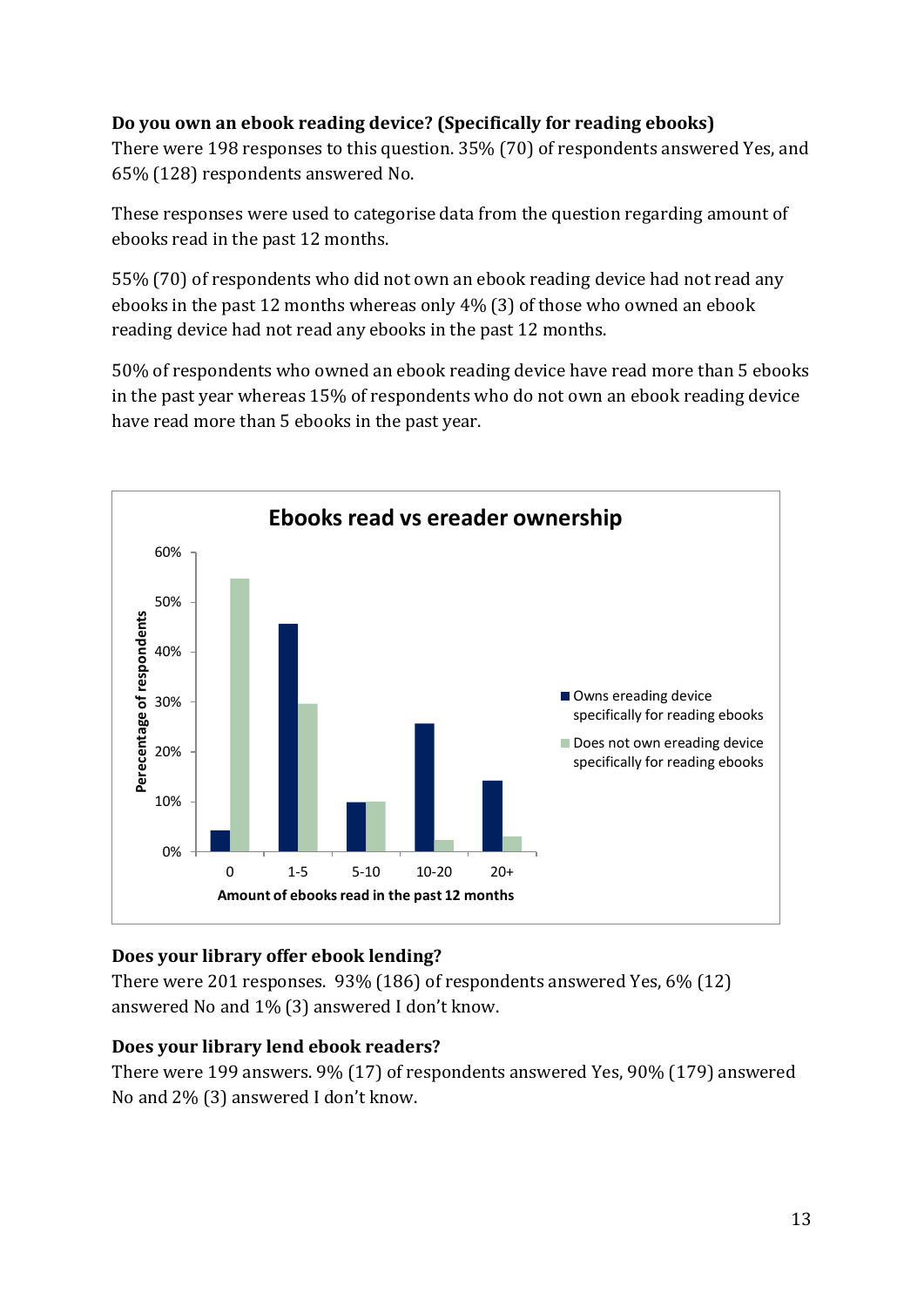#### <span id="page-13-0"></span>**It is important for public libraries to offer ebook lending**

There were 202 responses this question. The median response was Strongly Agree. 93% (188) of the responses were Agree or Strongly Agree.



<span id="page-13-1"></span>**I enjoy helping patrons with technical questions about ebooks or ereaders.** Looking at only respondents from libraries that offered ebooks, there were 184

responses.

While the median answer was Agree there was a big spread in the distribution of responses. 5% (9) answered Strongly Disagree , 18% (33) Disagree, 20% (37) Neither Agree nor Disagree, 41% (75) Agree, and 16% (30) Strongly Agree.

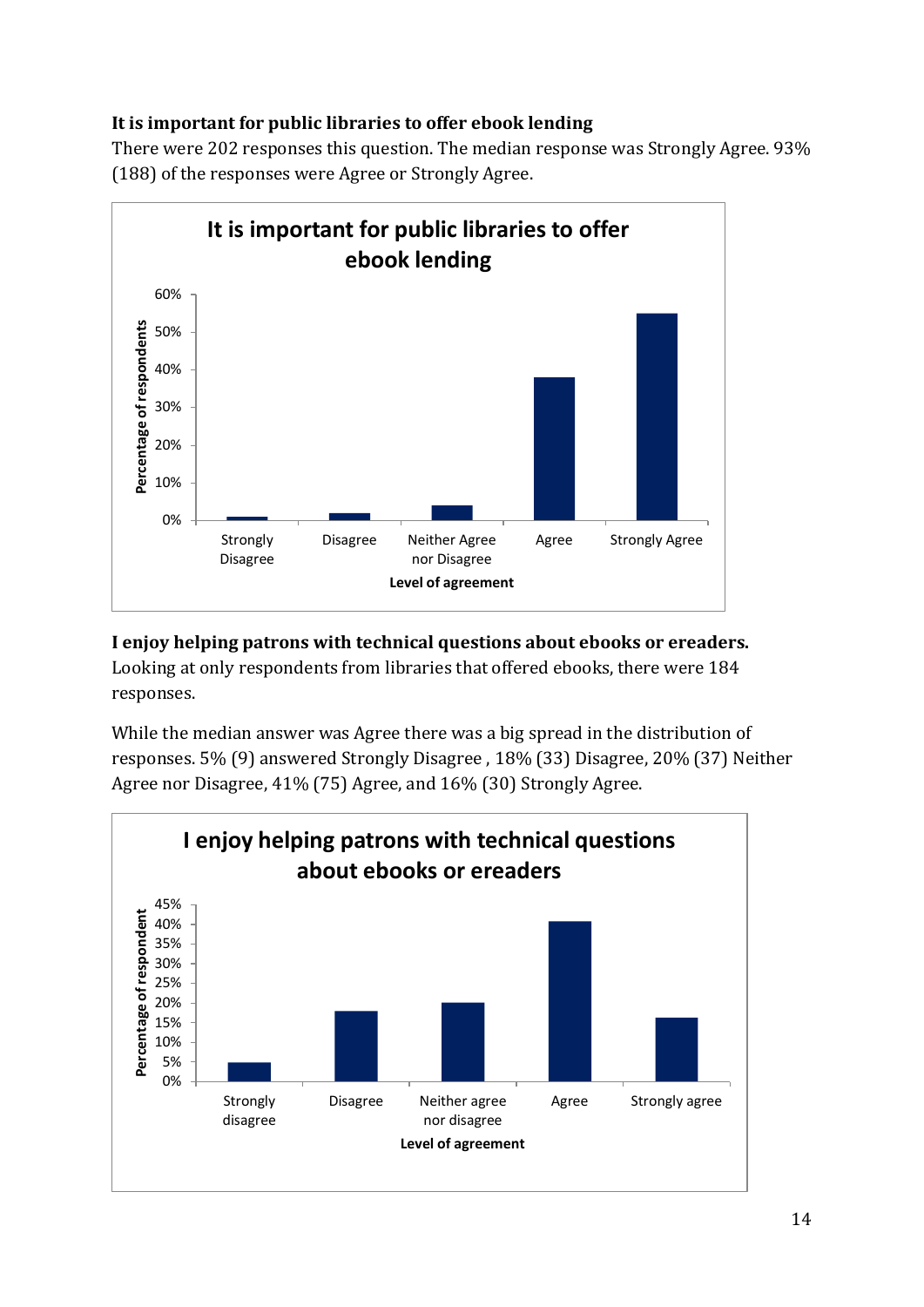The below graph looks at whether there is a relationship between ownership of an ereader specifically for ebooks and agreement to the statement "I enjoy helping patrons with technical questions about ebooks and ereaders".



Those survey respondents who own ereaders answered Agree or Strongly Agree to the statement more often.

#### <span id="page-14-0"></span>**The increasing popularity of ebooks is good for libraries**

There were 199 responses to this question. While the median answer is Agree, more respondents answered Neither Agree nor Disagree with the statement than answered Strongly Agree with it.

No respondents answered Strongly Disagree to this statement, 7% (14) answered Disagree, 32% (64) Neither Agree nor Disagree, 40% (79) Agree and 21% (42) Strongly Agree.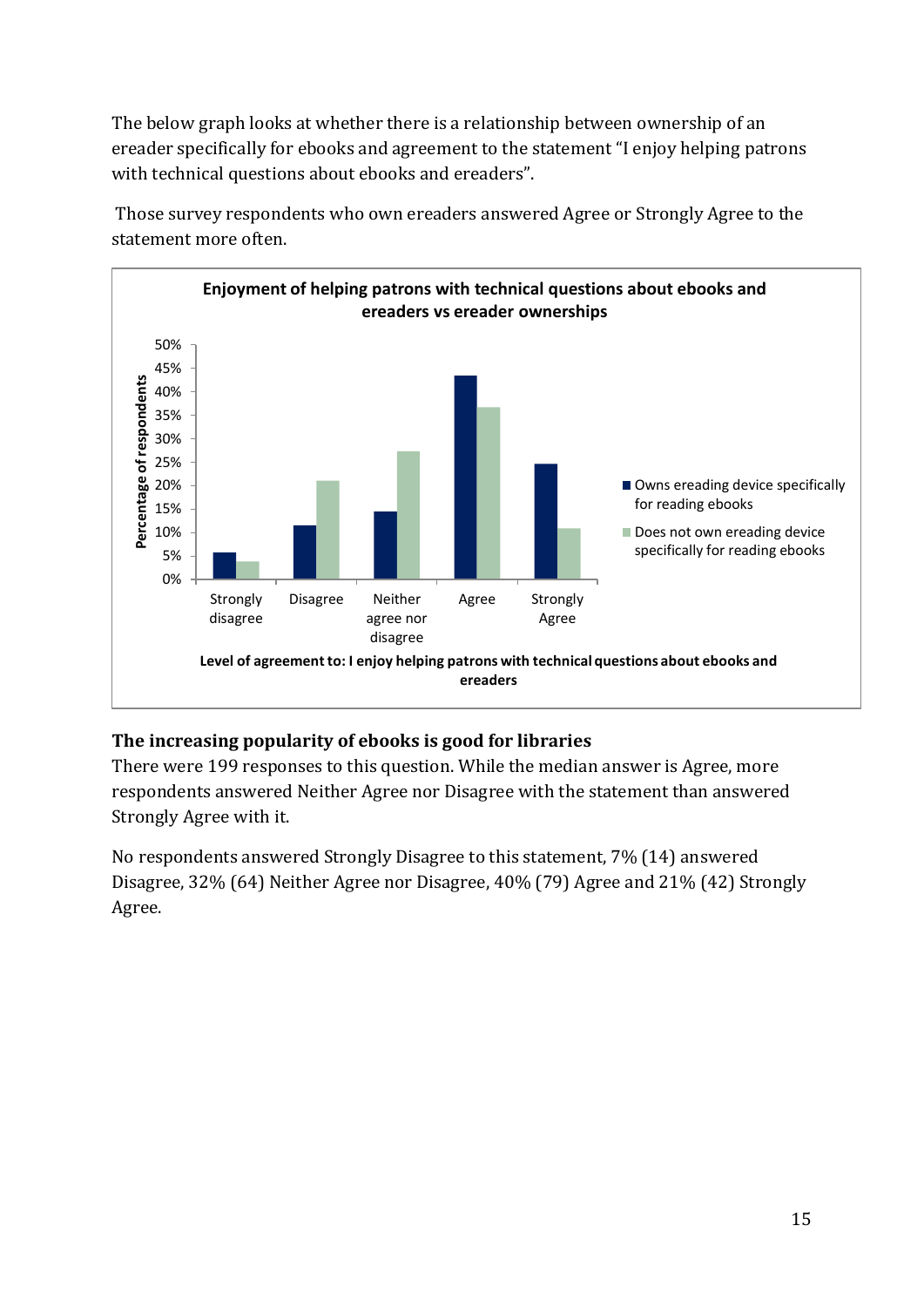

#### <span id="page-15-0"></span>**The ability of ebooks to be borrowed 24/7 is important.**

There were 198 responses to this question. The median fell between Agree and Strongly Agree. 91% (181) of respondents answered Agree or Strongly Agree to this statement.



#### <span id="page-15-1"></span>**Incompatible ebook file formats are a frequent problem for library patrons**

Looking at only respondents from libraries that offered ebooks, they were 185 responses. The median response is Agree. 58% (116) of respondents answered Agree or Strongly Agree to this statement.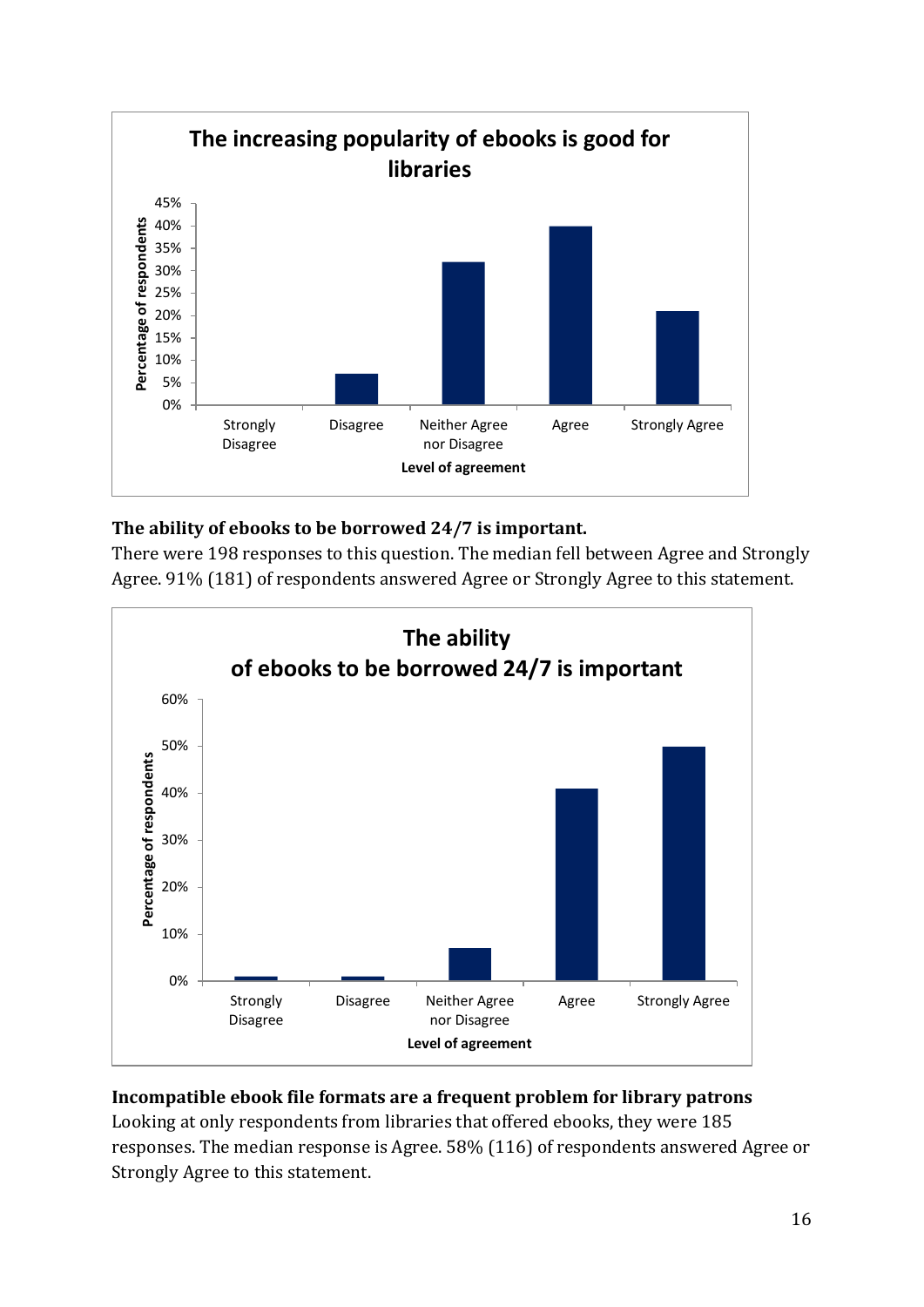

#### <span id="page-16-0"></span>**The searchability of ebooks is useful**

There were 200 responses to this statement. The median response is Agree. 76% (150) of respondents answered Agree or Strongly Agree.

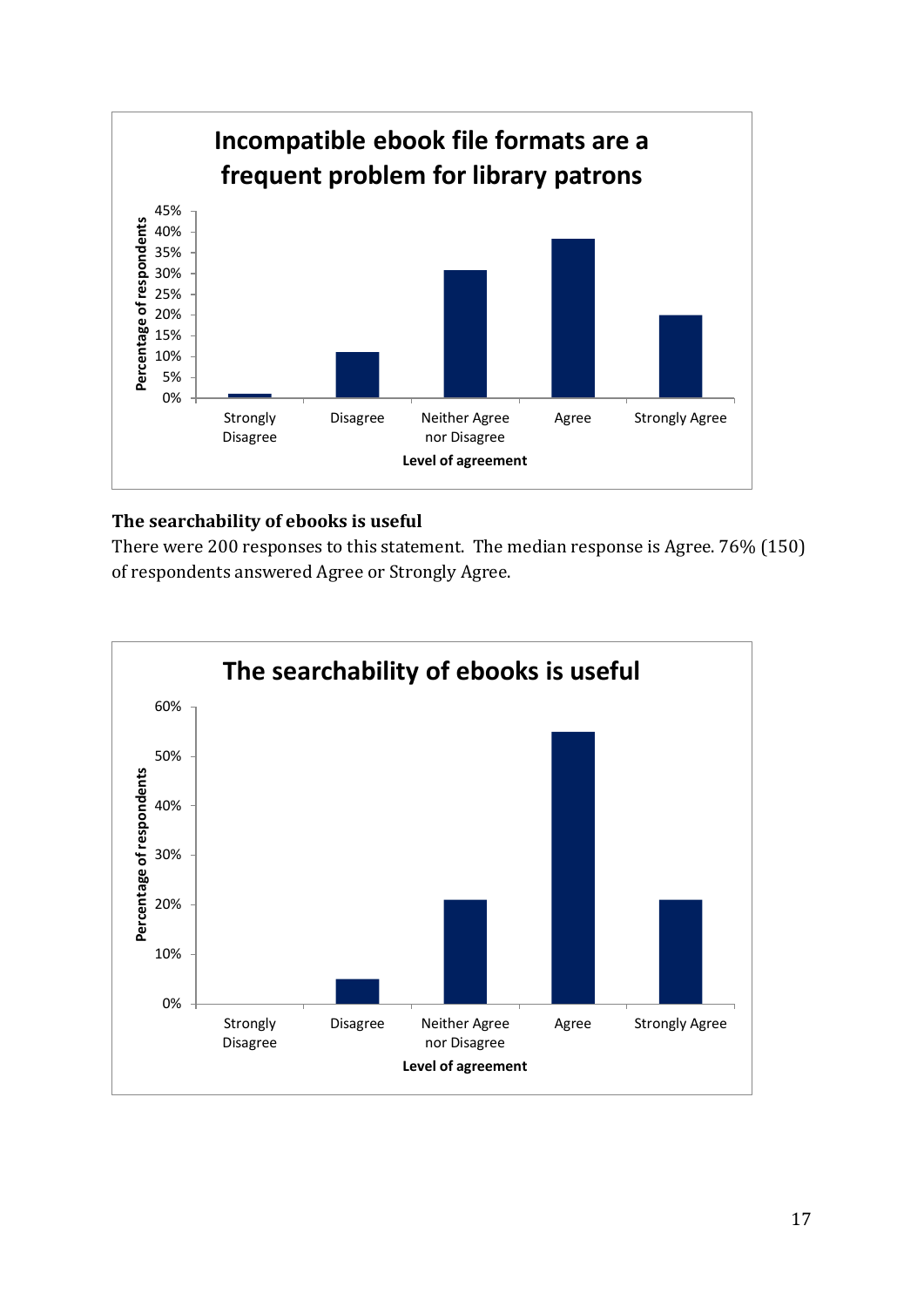#### <span id="page-17-0"></span>**The portability of ebooks is useful**

There were 198 responses to this question. The median response was Strongly Agree. 96% (190) of respondents answered either Agree or Strongly Agree to this statement. Only 4% (8) answered neither Agree nor Disagree and no respondents disagreed with this statement.

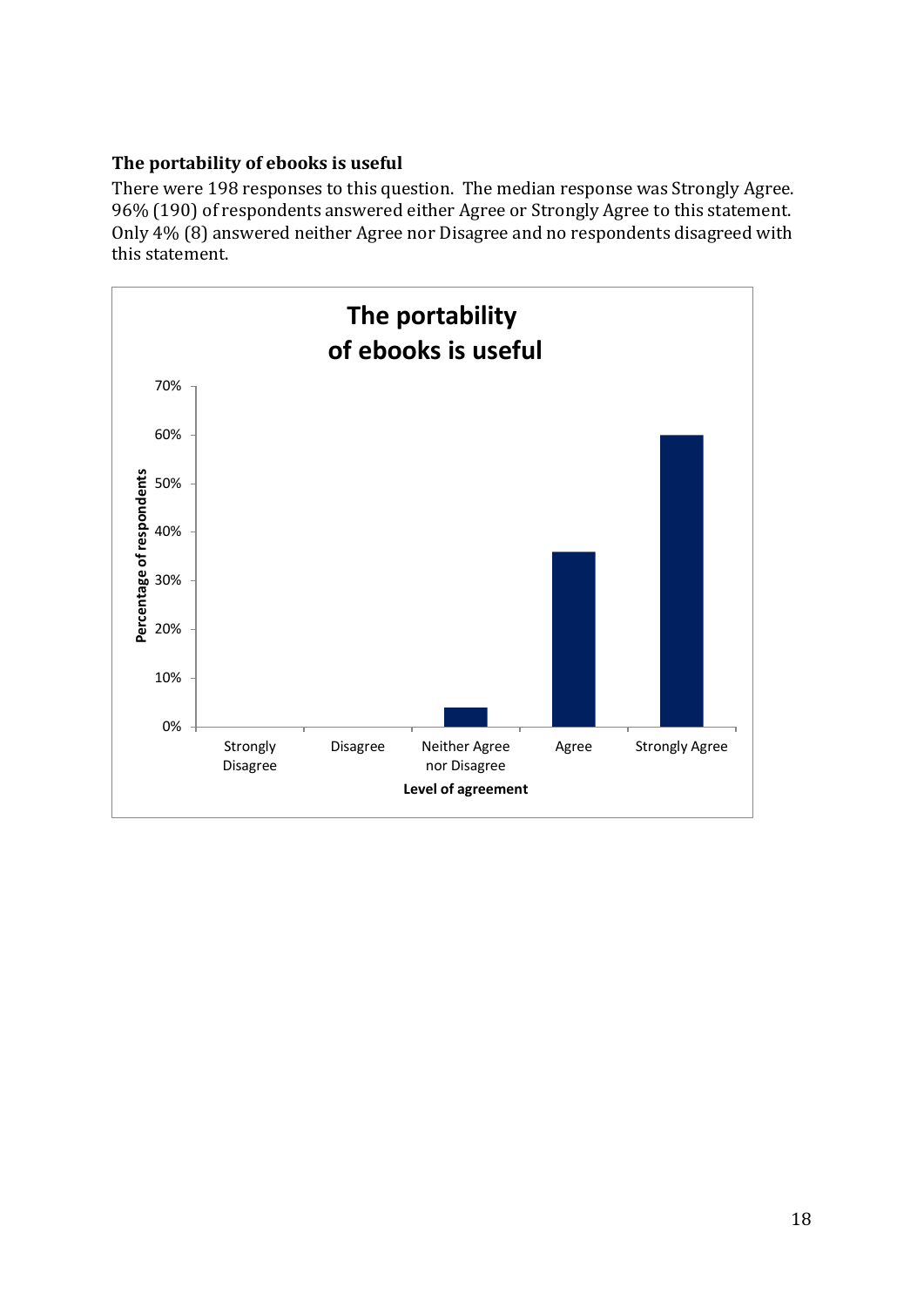#### <span id="page-18-0"></span>**The ability to customise ebooks is useful e.g. change font size, add bookmarks etc**

There were 199 responses to this statement. The median was Strongly Agree. 95% (188) of respondents answered Agree or Strongly Agree to this statement.



#### <span id="page-18-1"></span>**I prefer to read a printed book to an ebook.**

There were 198 responses to this statement. The median response was Agree. 66% (130) of respondents either answered Agree or Strongly Agree.

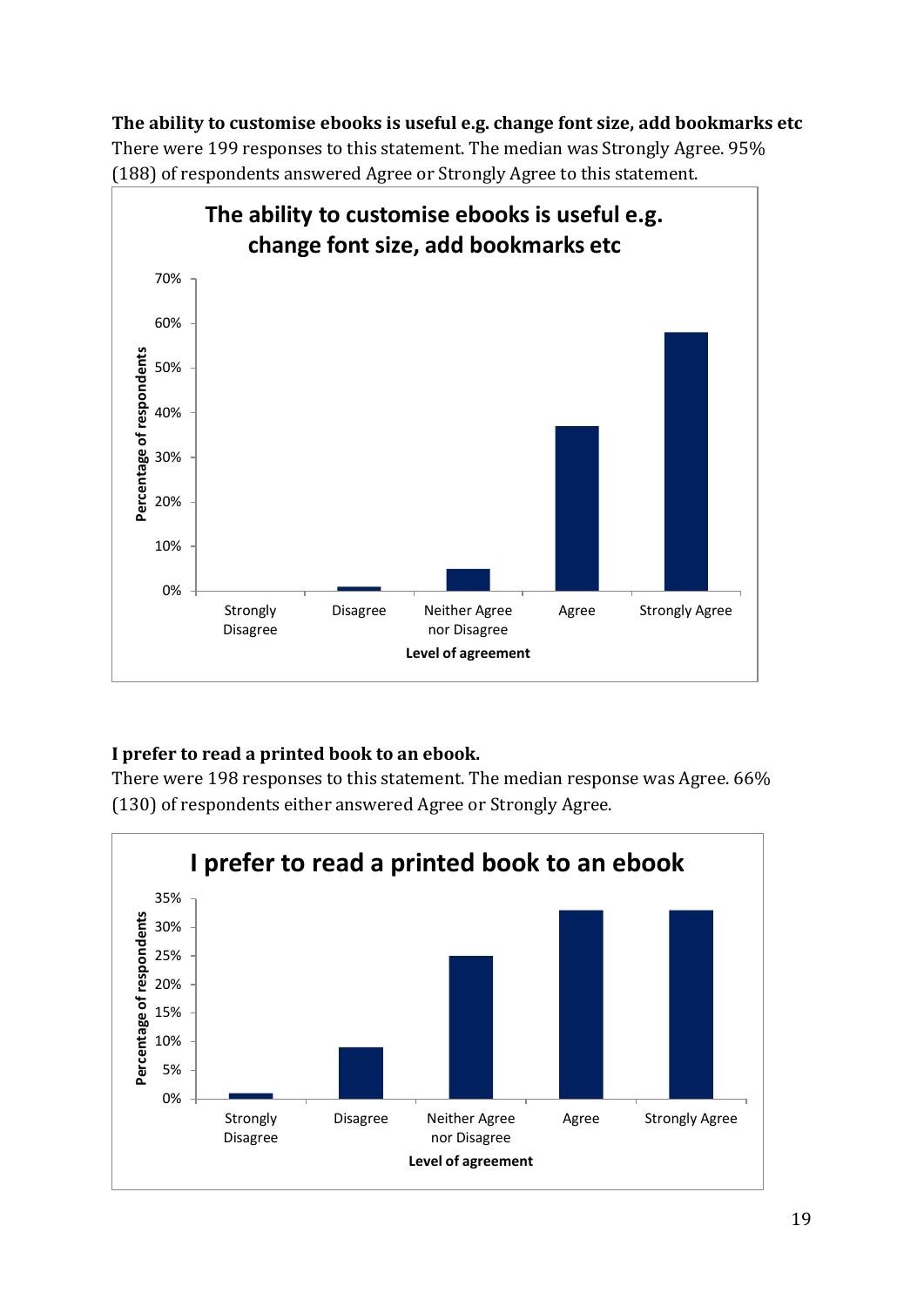By grouping the responses by ebook reader ownership (specifically for reading ebooks) and graphing the results we can see the differing responses between the two groups. 77% of respondents who do not own an ebook reading device Agree or Strongly Agree to the statement "I prefer to read a printed book to an ebook" whereas 46% of respondents who do own one Agree or Strongly with the statement.



#### <span id="page-19-0"></span>**My library has a great stock of ebooks.**

Looking at only respondents from libraries that offered ebooks, there were 184 responses. The median is Neither Agree nor Disagree. 1% (2) of respondents answered Strongly Disagree to this statement, 30% (55) Disagree, 34% (62) Neither Agree nor Disagree, 32% (58) Agree and 4% (7) Strongly Agree.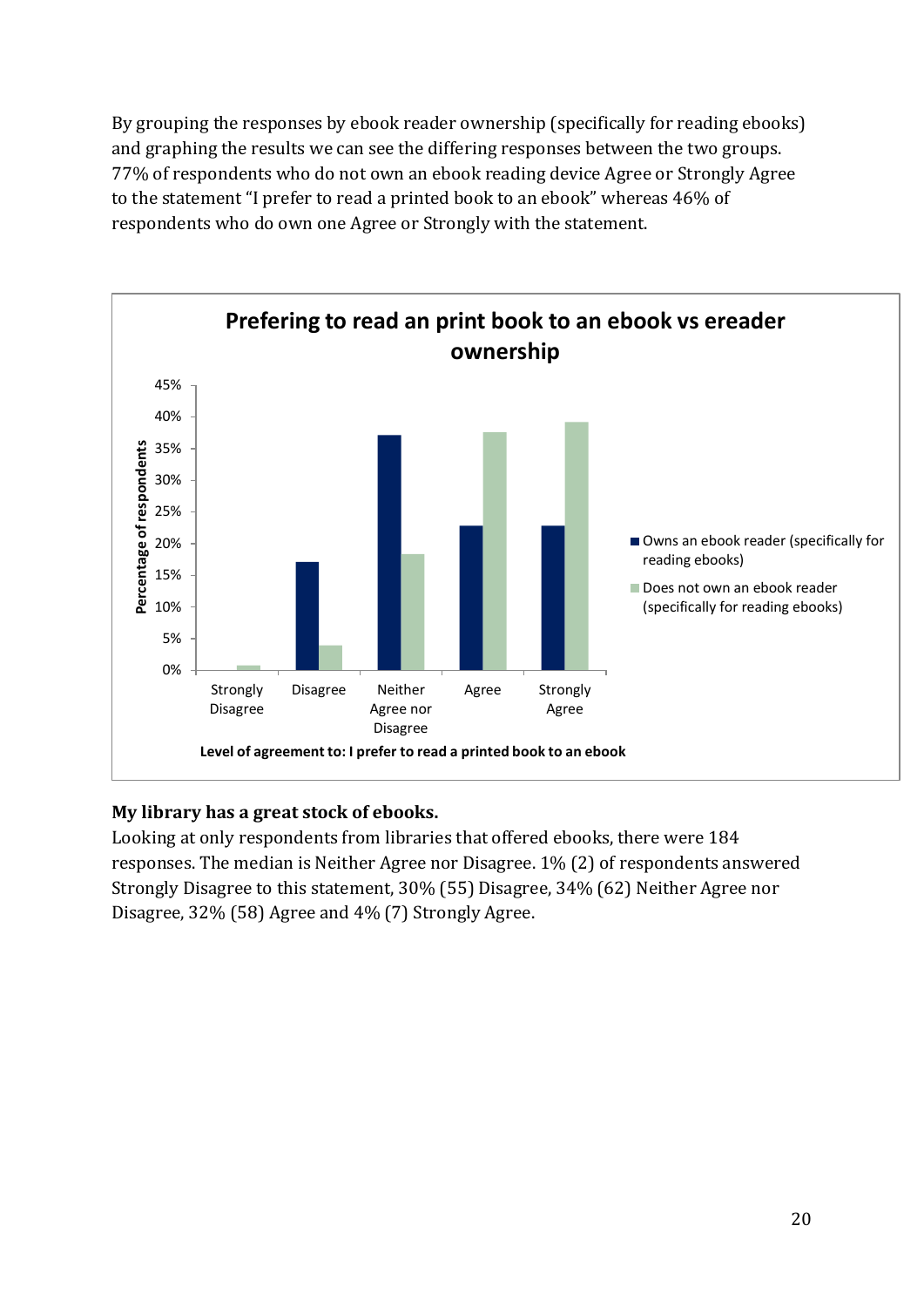

## <span id="page-20-0"></span>**How frequently do you tell patron that your library offers ebooks?**

Looking at only respondents from libraries that offered ebooks, there were 182 responses. The median response was Frequently.



The graph below looks at whether there is a relationship between a respondent's opinion of library stock and the frequency with which the respondent tells patrons that their library offers ebooks.

Only respondents who answered both questions and who worked at libraries that offered ebooks were graphed.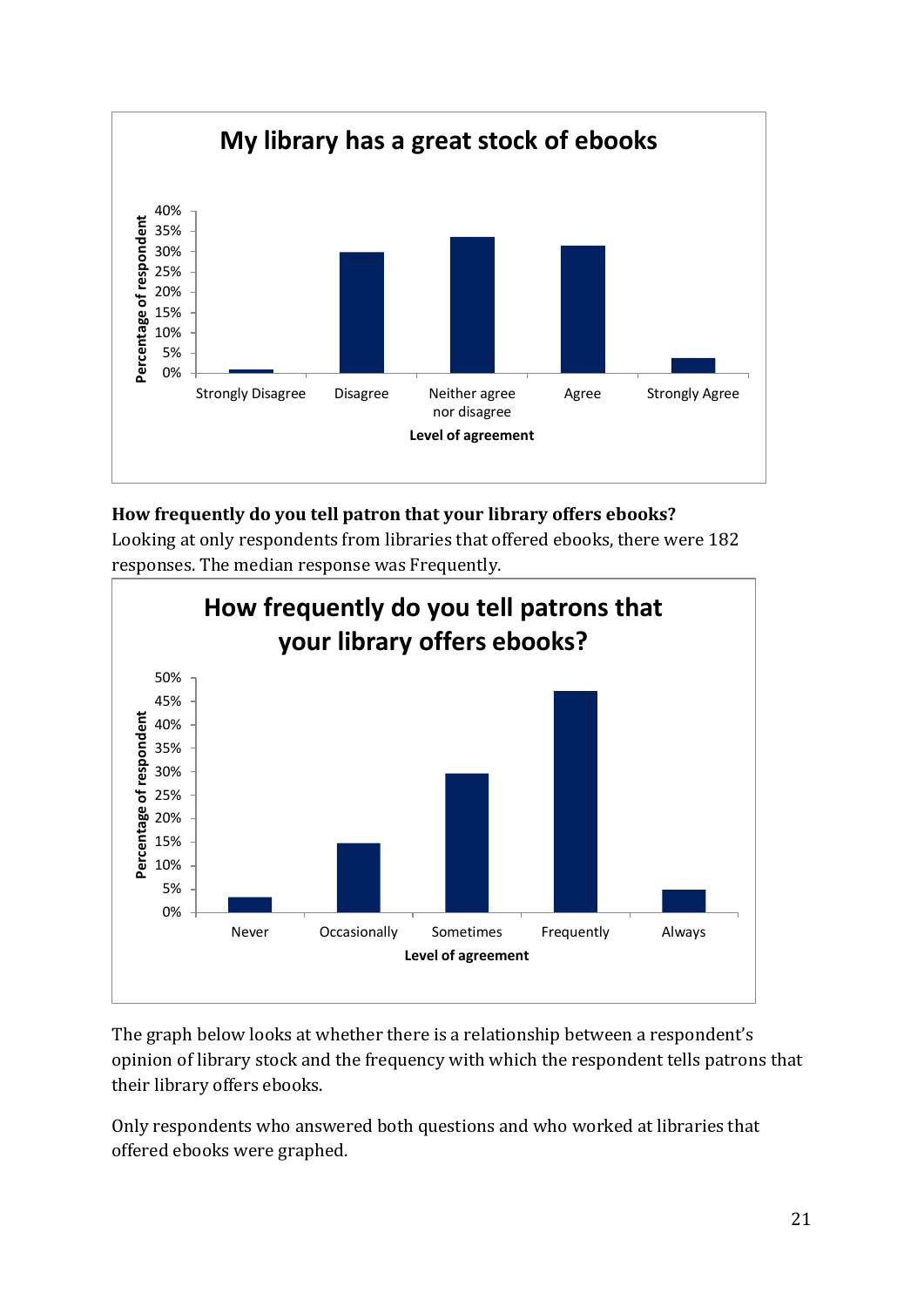To make this graph the responses to the statement "My library has a great stock of ebooks" was divided into 3 categories 1) Strongly Disagree & Disagree 2) Neither Agree Nor Disagree and 3) Agree or strongly agree.

Each of these three categories responses to the question "How frequently do you tell patrons that your library offers ebooks?" was graphed.

However, based on the graph below, there did not appear to be a relationship between a respondent's opinion of their ebook stock and the frequency of which they tell patrons that their library offers ebooks.



The graph below looks at whether there is a relationship between enjoyment of helping patrons with technical questions about ebooks and ereaders and the frequency with which the respondent tells patrons that their library offers ebooks.

To make this graph the responses to the statement "I enjoy helping patrons with technical questions about ebooks or ereaders." was divided into 3 categories 1) Strongly Disagree & Disagree 2) Neither Agree Nor Disagree and 3) Agree or strongly agree.

Only respondents who answered both questions and who worked at libraries that offered ebooks were graphed.

Each of these three categories responses to the question "How frequently do you tell patrons that your library offers ebooks?" was graphed.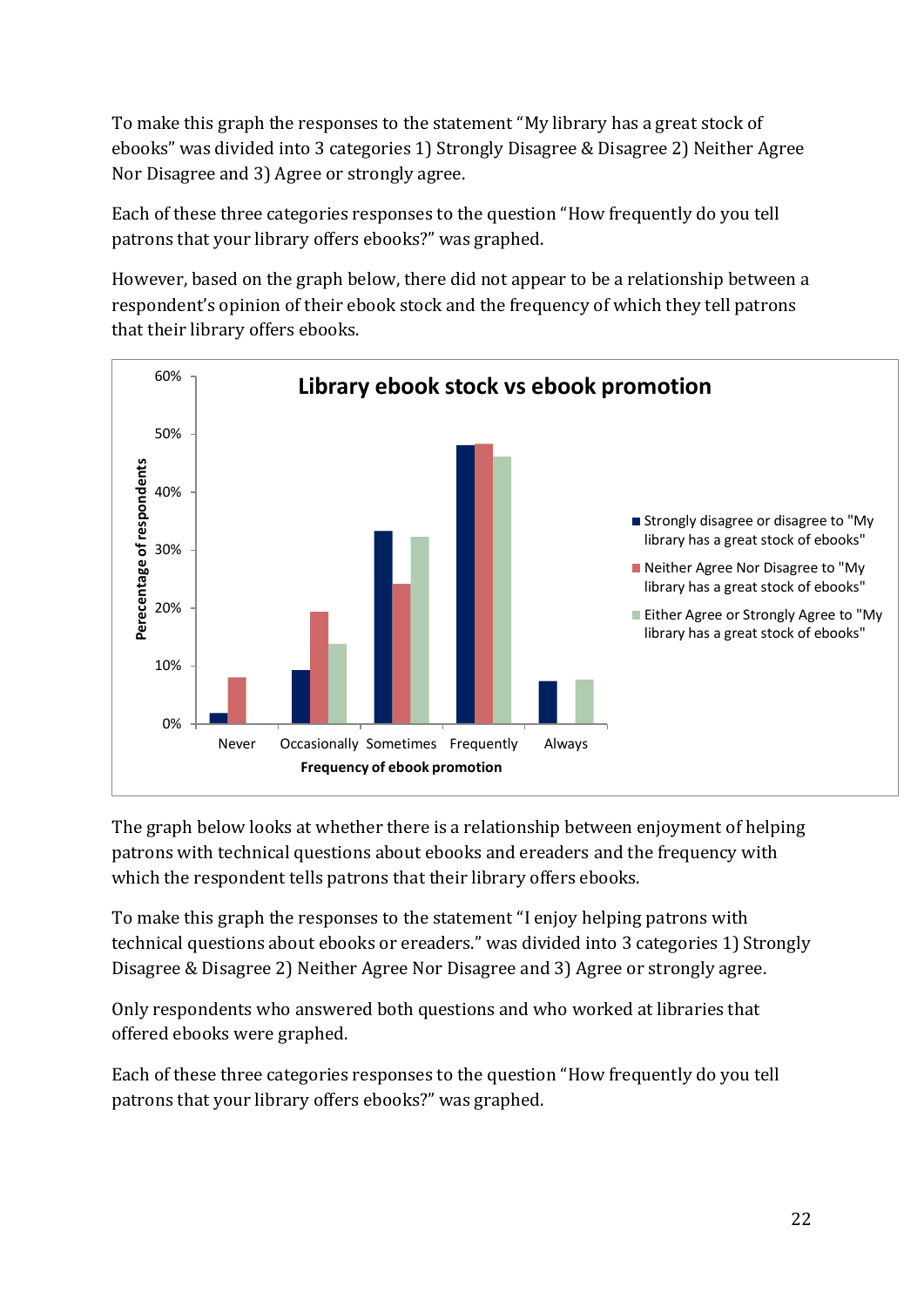Based on the graph below, respondents who agreed or strongly agreed to the statement "I enjoy helping patrons with technical questions about ebooks or ereaders" told patrons that their library offered ebooks more frequently.



#### <span id="page-22-0"></span>**Ebook licensing terms restricts the stock of ebooks available at my library**

Looking at only respondents from libraries that offered ebooks, there were 182 responses, the median response was Agree which 43% (78) of respondents selected. 37% (68) selected strongly agree, which means 80% (146) of respondents answered Agree or Strongly Agree. 19% (34) responded Agree nor Disagree and 1% (2) answered Disagree.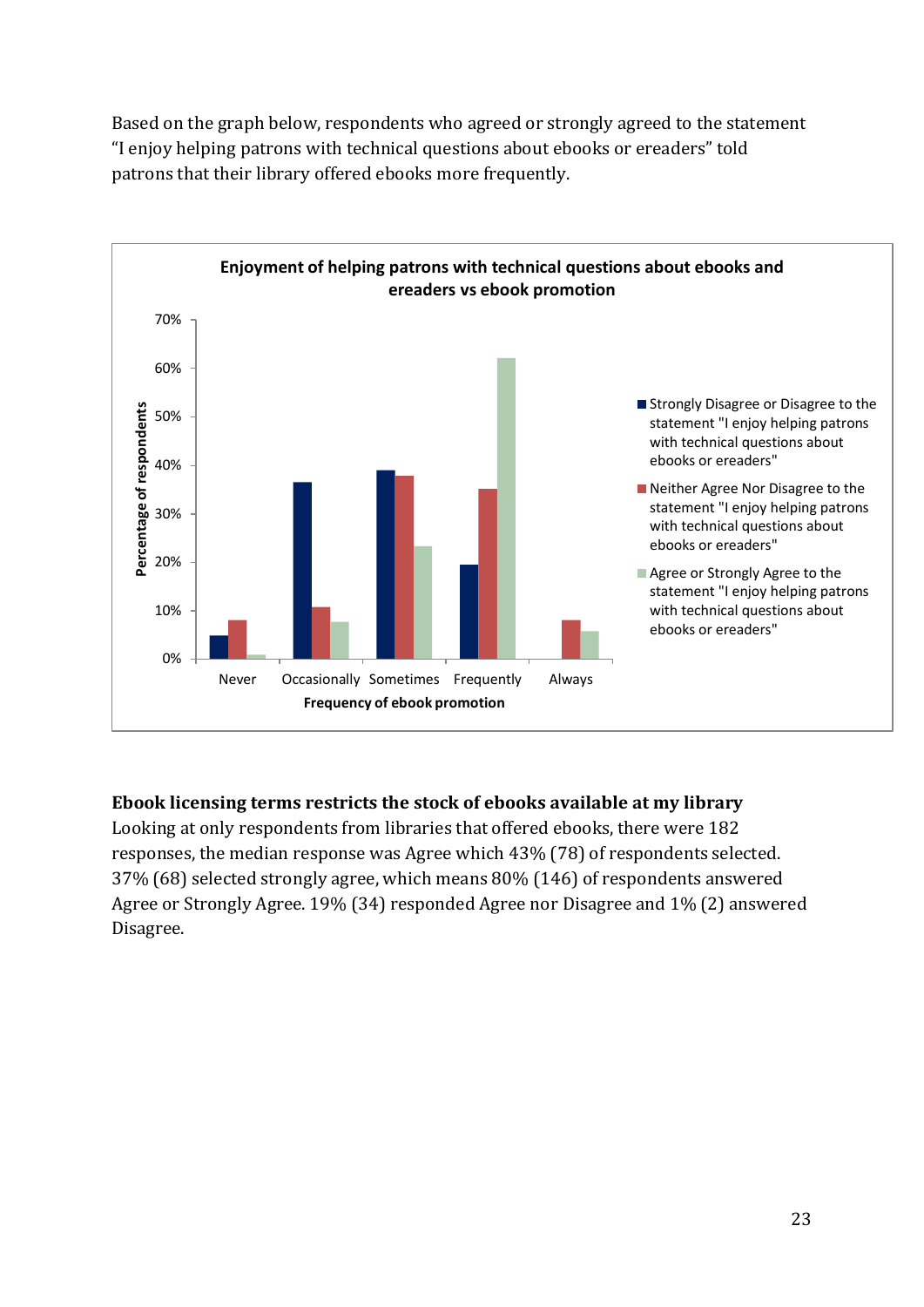

#### <span id="page-23-0"></span>**Does your library offer staff training on how to borrow ebooks?**

Looking at only respondents from libraries that offered ebooks, there were 182 responses. 152 respondents said Yes (84%), 20 respondents said No (11%) and 10 said Don't know (5%).

#### <span id="page-23-1"></span>**Have you had training on how to borrow ebooks?**

Looking at only respondents from libraries that offered ebooks and also offered staff training, there were 154 responses. 127 answered Yes (82%) and 27 (18%) answered No.

If you add the 20 respondents who said that their library does not offer staff training on how to borrow ebooks, the 10 respondents that do not know if their library offers ebook training and the 27 respondents who have not had the offered training, 31% of library staff surveyed working at libraries which offer ebooks have not been trained on how to borrow them.

This graph compares library staff surveyed who have had training on how to borrow ebooks compared to those who have not, and how much they agree with the statement "I enjoy helping patrons with technical questions about ebooks and ereaders".

The graph shows that the library staff surveyed who have had training on how to borrow ebooks are more likely to Agree or Strongly Agree to the statement that they enjoy helping patrons with technical questions about ebooks and ereaders.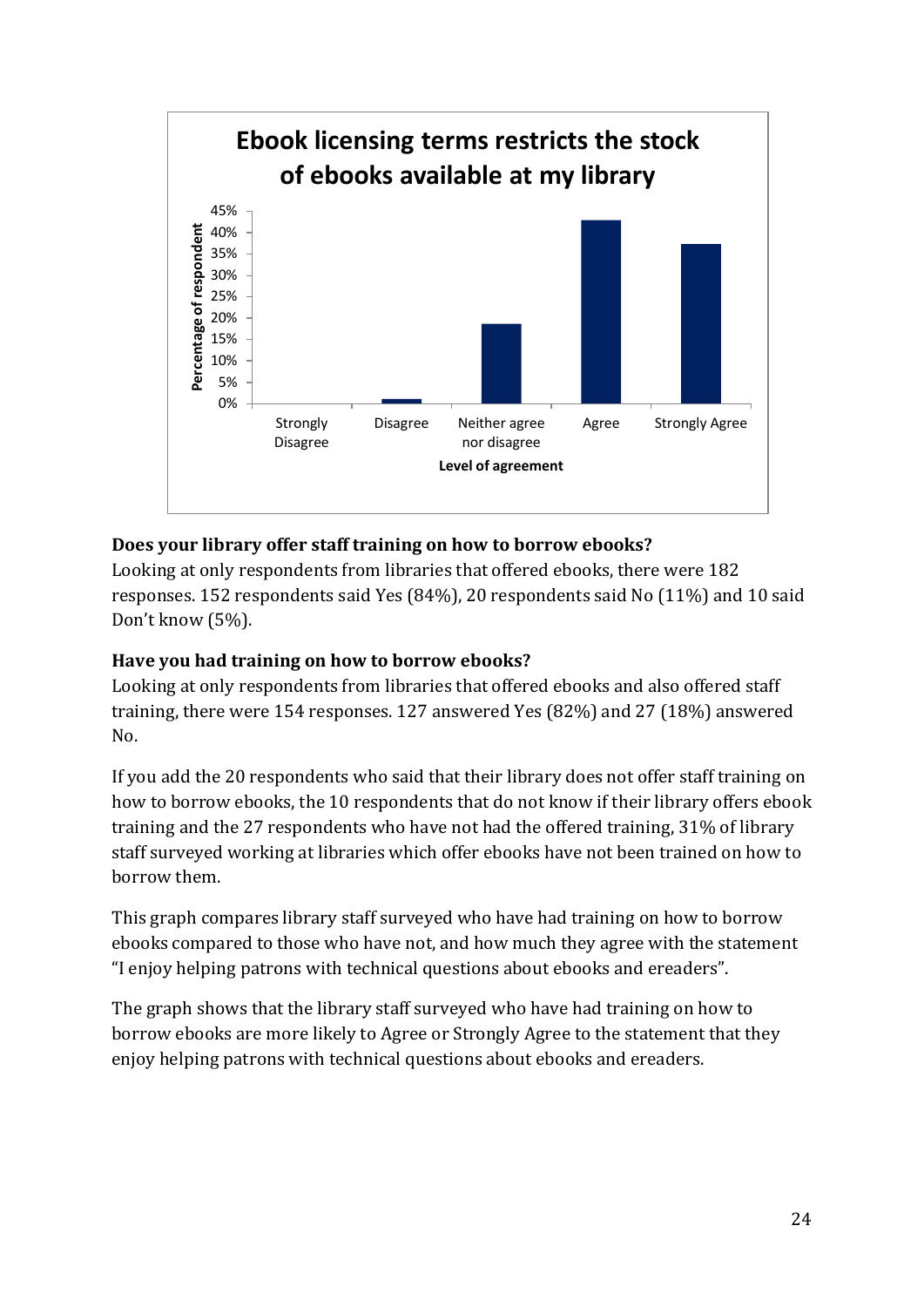

#### <span id="page-24-0"></span>**How many hours do you work per week?**

Due to an error in survey design this question was only offered to respondents whose libraries offer training on how to borrow ebooks. 159 respondents answered this question. 92% (147) of respondents worked 20 or more hours a week, and 8% (12) worked less than 20.

#### <span id="page-24-1"></span>**Where is your library located?**

Due to an error in survey design this question was only offered to respondents whose libraries offer training on how to borrow ebooks. There were 158 respondents. 54% (85) of respondents were located in a Large city, 27% (42) Medium City, 16% (25) Small town and 4% (6) were located rurally.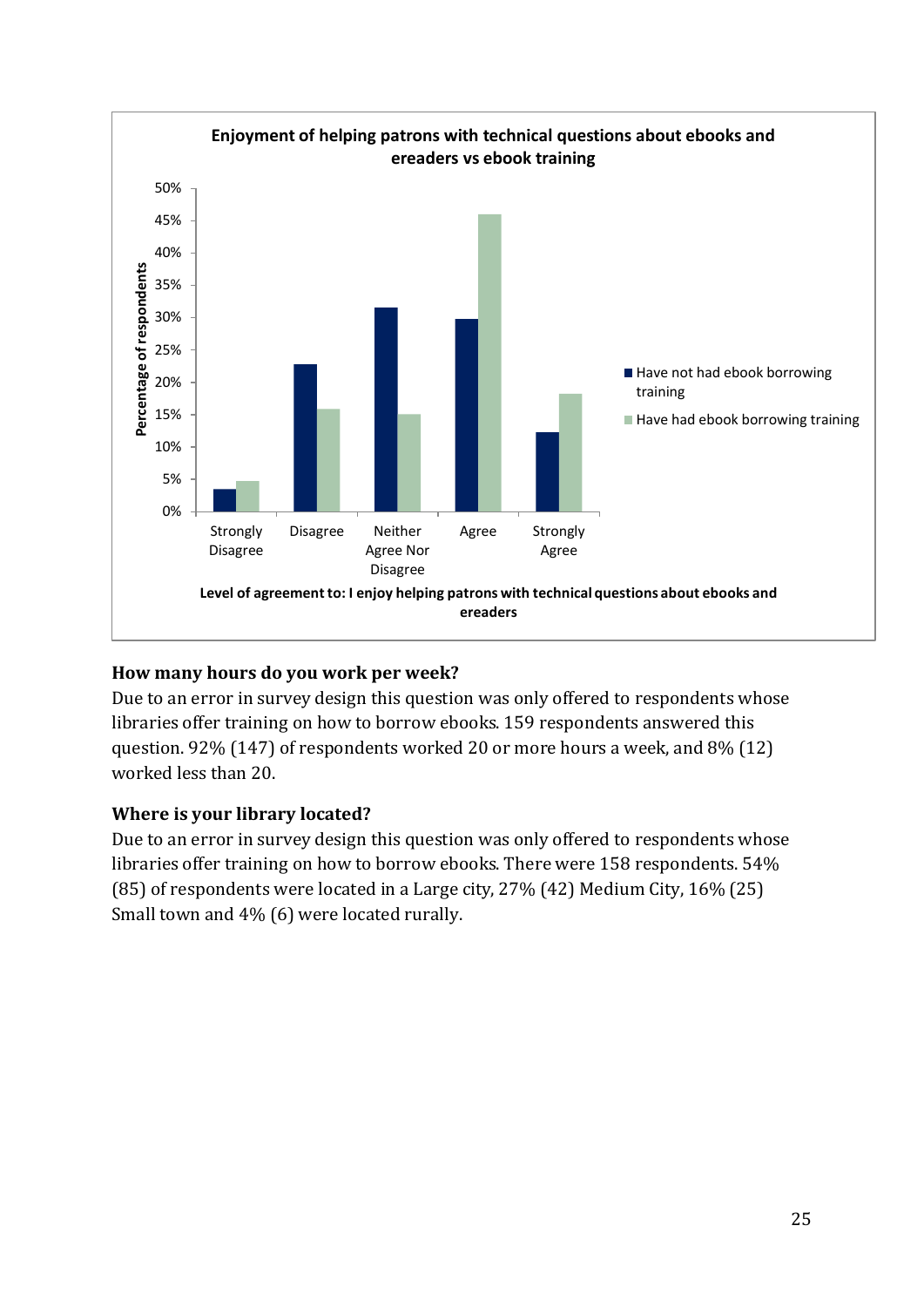

#### <span id="page-25-0"></span>**What is your main job function?**

Due to an error in survey design this question was only offered to respondents whose libraries offer training on how to borrow ebooks. There were 159 respondents.

| Customer Service (including circulation, issues and<br>enquiries) | 67 | 42% |
|-------------------------------------------------------------------|----|-----|
| Library Management                                                | 35 | 22% |
| Customer Specialist/Outreach                                      | 15 | 9%  |
| IT and/or Library Website                                         | 10 | 6%  |
| Purchasing                                                        | 10 | 6%  |
| <b>Other</b>                                                      | 10 | 6%  |
| Cataloguing                                                       | 6  | 4%  |
| Interloans                                                        | 3  | 2%  |
| Heritage                                                          | 3  | 2%  |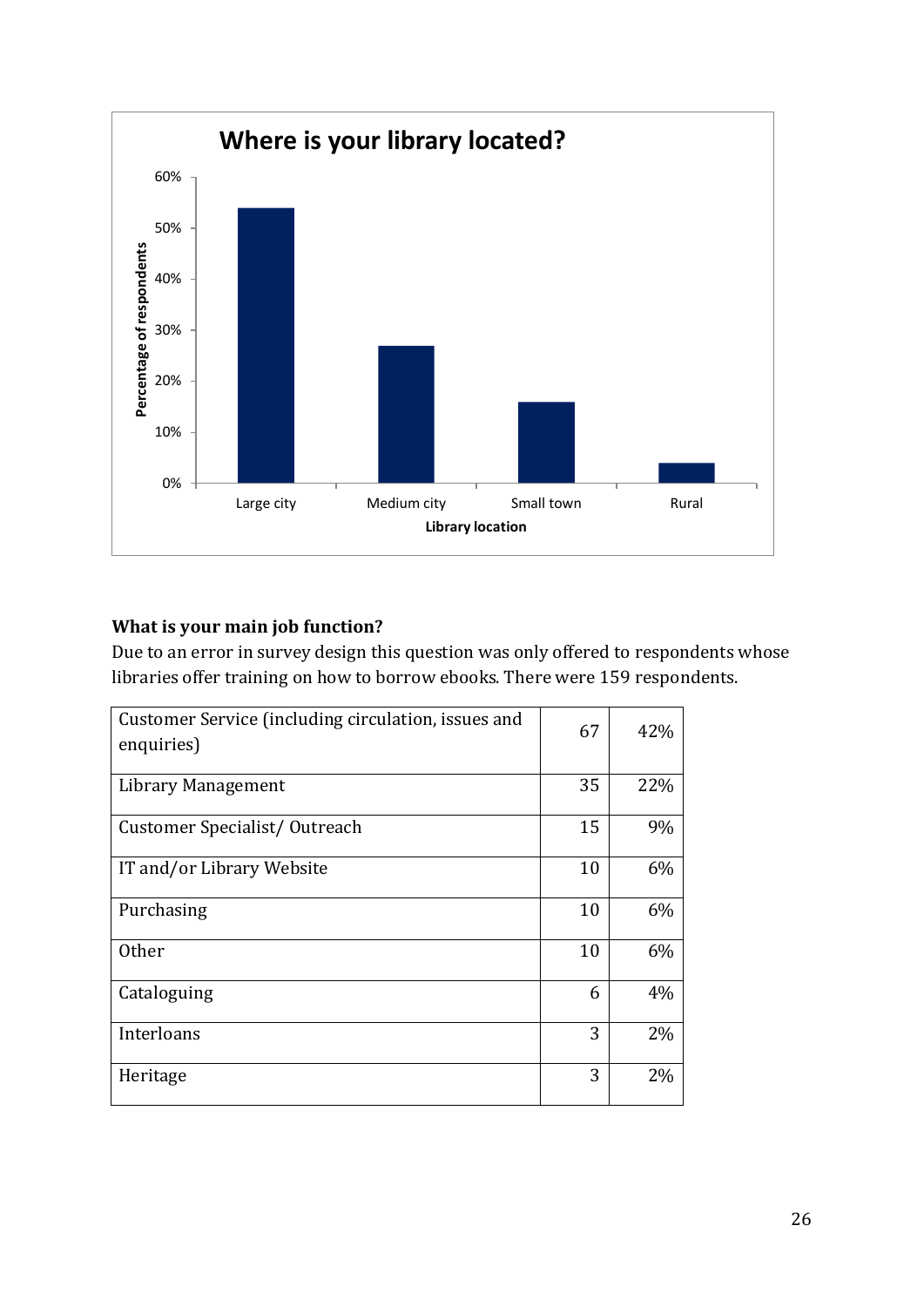#### <span id="page-26-0"></span>**Additional comments about ebooks**

There were many interesting additional comments written in the text box at the end of the survey. The main themes and concerns are summarised.

The biggest issue noted was that libraries only have a limited ebook range available for borrowing due to publisher restrictions and licensing issues.

Many library staff noted in this section that borrowing ebooks from the library is a difficult process overall and is confusing for patrons. A couple of library staff noted that only some library staff within a library are confident helping people with ebook enquiries, especially technical questions.

The non-compatibility of the Kindle ereader with library ebooks is considered a big issue. Amazon ebooks bought via the Kindle were noted to be much easier to download compared to borrowing an ebook from the library. Library staff noted that many patrons are surprised that Kindle ereaders are not compatible.

A recurring theme was that libraries need to embrace ebooks to remain current.

A different recurring theme was that ebooks complement but do not and should not replace other library items.

Library staff really appreciate the ability to change the font size of ebooks, so they are accessible to people who cannot read smaller print.

Many library staff noted that the ability to borrow ebooks "anywhere" is a big advantage to users, with one noting ebook lending has "enormous geographic access" potential.

A few library staff noted that their library was planning to offer ebooks soon (although these library staff could potentially be from the same library).

One librarian noted "we have had several public training sessions where people bring their devices and share information", another noted that their library has information sessions for people thinking of buying an ereader where patrons can come and try out a few different sorts of ereaders, whereas another noted they have one-to-one training where needed and another similarly noted "Library members frequently require oneon-one training to set up their mobile device ready to download eBooks using OverDrive."

Two library staff noted that their libraries offered ebooks through an Overdrive consortium.

Two library staff noted they have multifunctional tablets rather than specific ereaders.

One librarian noted they do not offer ebooks due to the initial start-up cost, whereas another noted that the price of ebooks is a factor that limits the stock they can offer.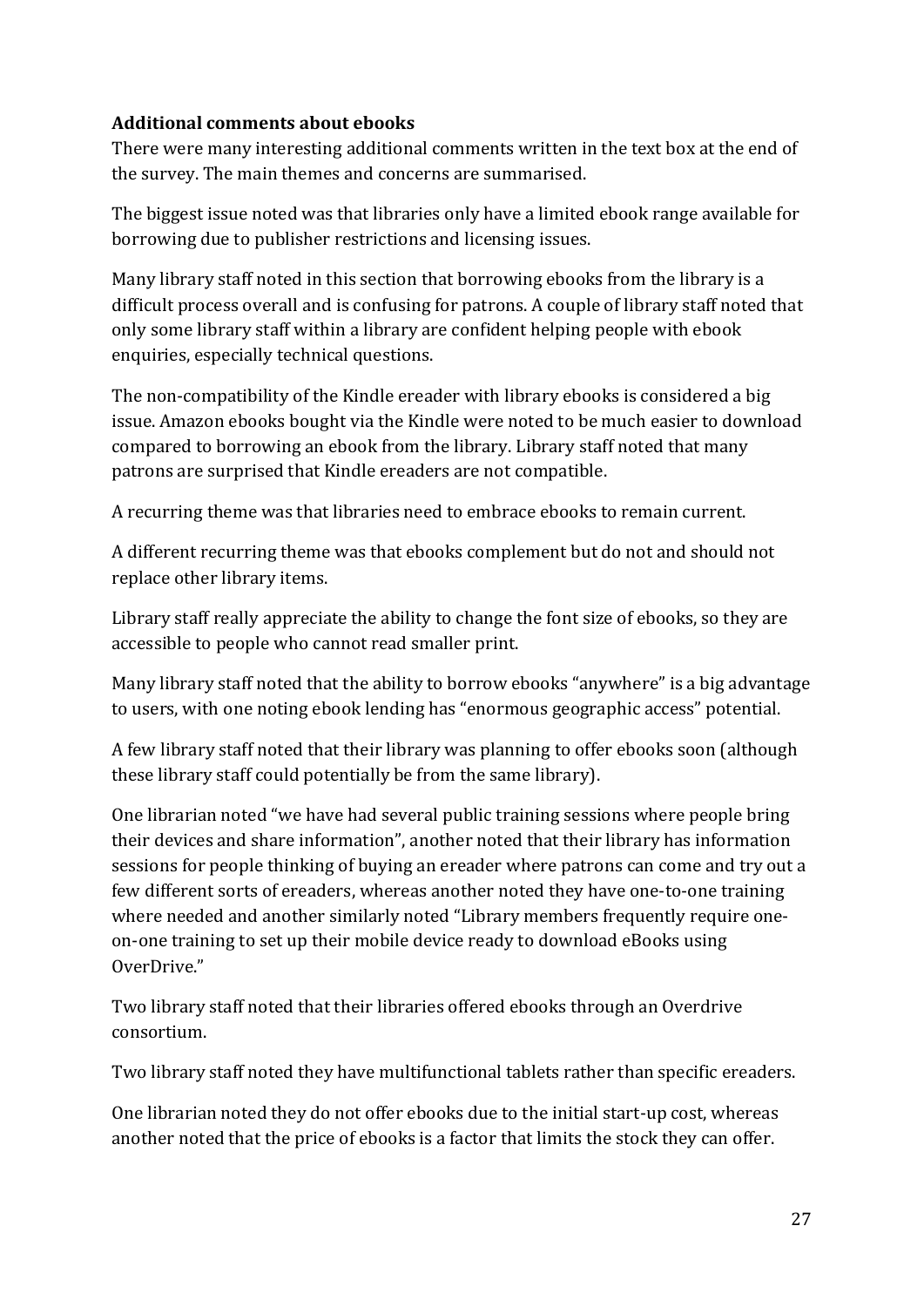Another theme was that is that it is still early days for ebook borrowing and how the lending and licensing situation evolves remains to be seen.

Also, there were some interesting comments that could not be summarised into larger themes:

"NZ needs its own ebook platform for a NZ Digital library for all libraries' members to borrow from."

"Government digitising projects i.e.: Cyclopedia of New Zealand need now to be available on e-book - this type of change would maximise availability of material otherwise e-book compatible and broaden the range of material available to e-book holders."

"They are great for kids with dyslexia esp. if they [the ereaders] have the reading aloud function."

"The training we have had is just on the ebooks website."

"Still prefer a paper book for daily reading [as opposed to travelling] because you can flip back and forwards. I often check the end of the book when I'm partway through and this isn't so easy for me in an ebook."

"I think many people reject the idea of ebooks and using ereaders because they feel they are not actually reading a real book. I have noticed though that these people have never used an ereader and, when they do, their opinions change drastically."

# <span id="page-27-0"></span>**DISCUSSION OF LIMITATIONS**

As survey participants were invited to do an online survey about ebooks by email, it is possible that respondents who were interested in ebooks were more likely to complete the survey.

Additionally, there will be some New Zealand public library staff who are not signed up to NZ-Libs, PUBGSIG or do not work at Wellington City Libraries. These library staff may have different opinions about ebooks.

There were 202 respondents included in this survey in total to form the results, although not every respondent answered every question. While this number gives a good indication on the opinions of New Zealand public library staff, a larger sample could potentially show different trends.

Due to a design error in the survey, library staff whose libraries did not offer ebook training missed out on the opportunity to answer the three questions near the end of the survey being, how many hours they worked per week, where their library was located, and what their main job function was, although they did get the opportunity to make any additional comments about ebooks.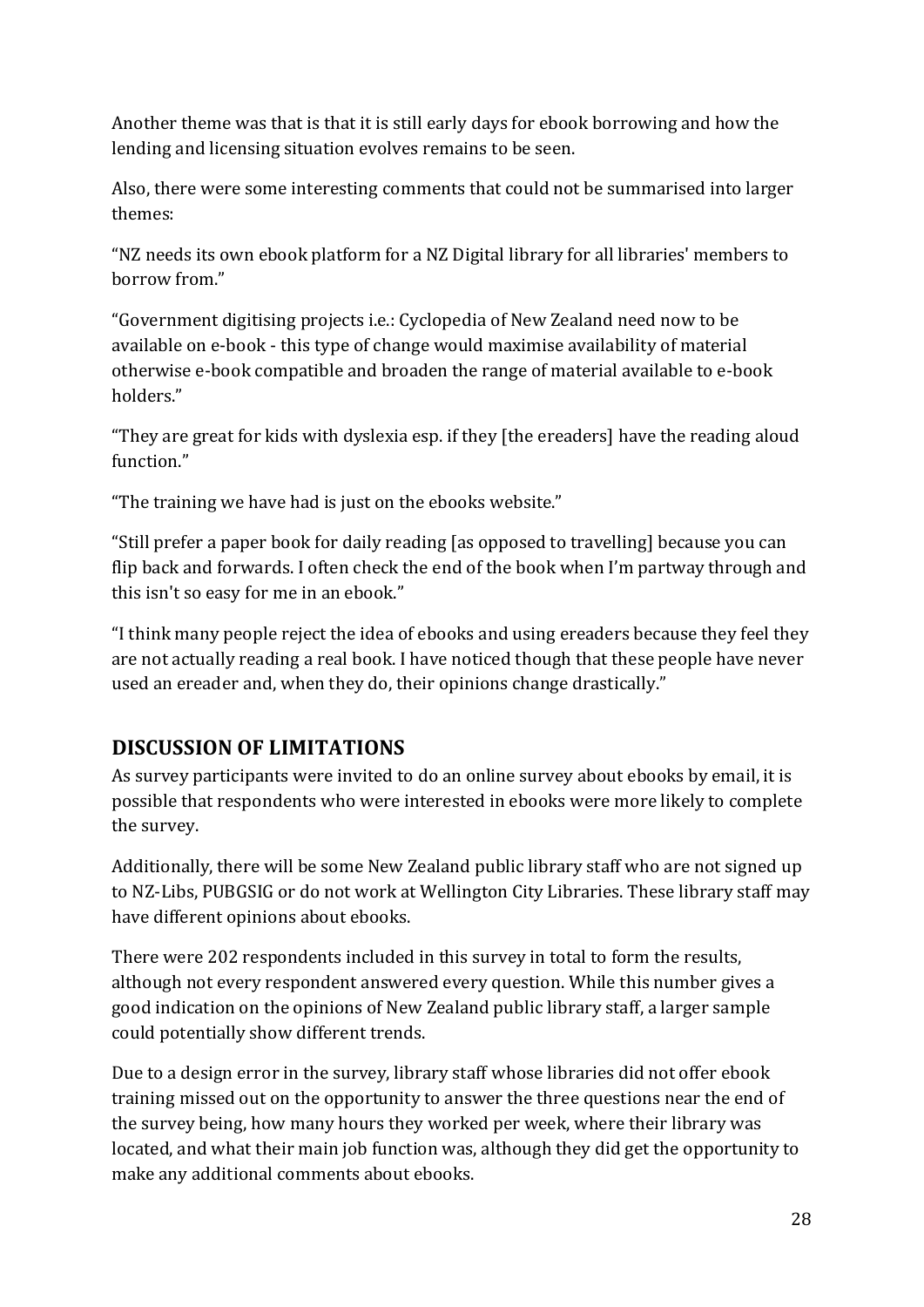# <span id="page-28-0"></span>**DISCUSSION**

#### <span id="page-28-1"></span>**The majority of library staff surveyed have read at least one ebook in the past 12 months**

63% of New Zealand public library staff surveyed have read at least one ebook in the past year. 23% of Americans over the age of 16 have read an ebook in the past 12 months. (Rainie & Duggan, 2012). If the American public is comparable to the New Zealand public, then New Zealand public library staff are reading, or have at least tried reading, ebooks at a much higher rate.

#### <span id="page-28-2"></span>**35% of library staff surveyed own an ereader specifically for reading ebooks.**

35% of New Zealand public library staff surveyed own an ebook reading device specifically for reading ebooks compared with 19% of the American public aged 16 and over.

55% of respondents who did not own an ebook reading device had not read any ebooks in the past 12 months whereas only 4% of those who owned an ebook reading device had not read any ebooks in the past 12 months.

50% of respondents who owned an ebook reading device have read more than 5 ebooks in the past year whereas 15% of respondents who do not own an ebook reading device have read more than 5 ebooks in the past year.

This may mean that library staff who like ebooks have bought ereaders specifically for reading ebooks, or that library staff who like to read more overall have bought ereaders, or that library staff who have read ebooks on tablets or computers are discouraged from doing so too often due to reading from a screen.

#### <span id="page-28-3"></span>**93% of library staff surveyed work at a library that offers ebooks, 9% work at a library that lends ereaders.**

93% of library staff surveyed work at public libraries that offer ebooks, however only 9% work at places that lend ebook readers. As identified by the COSLA (2012) this potentially has implications for widening the digital divide, as only people who can afford ebook reading devices will be able access ebooks and also be able to learn how to use them.

#### <span id="page-28-4"></span>**Library staff surveyed think offering ebooks is important**

93% of respondents Agree or Strongly Agree with the statement that it is important for public libraries to offer ebooks. The median response fell between Agree and Strongly Agree. This is emphasised in the additional text responses where a strong theme was that libraries need to embrace ebooks to remain current. This is also in-line with finding from OCLC (2011) that found providing access to ebooks is a top priority for American public library staff.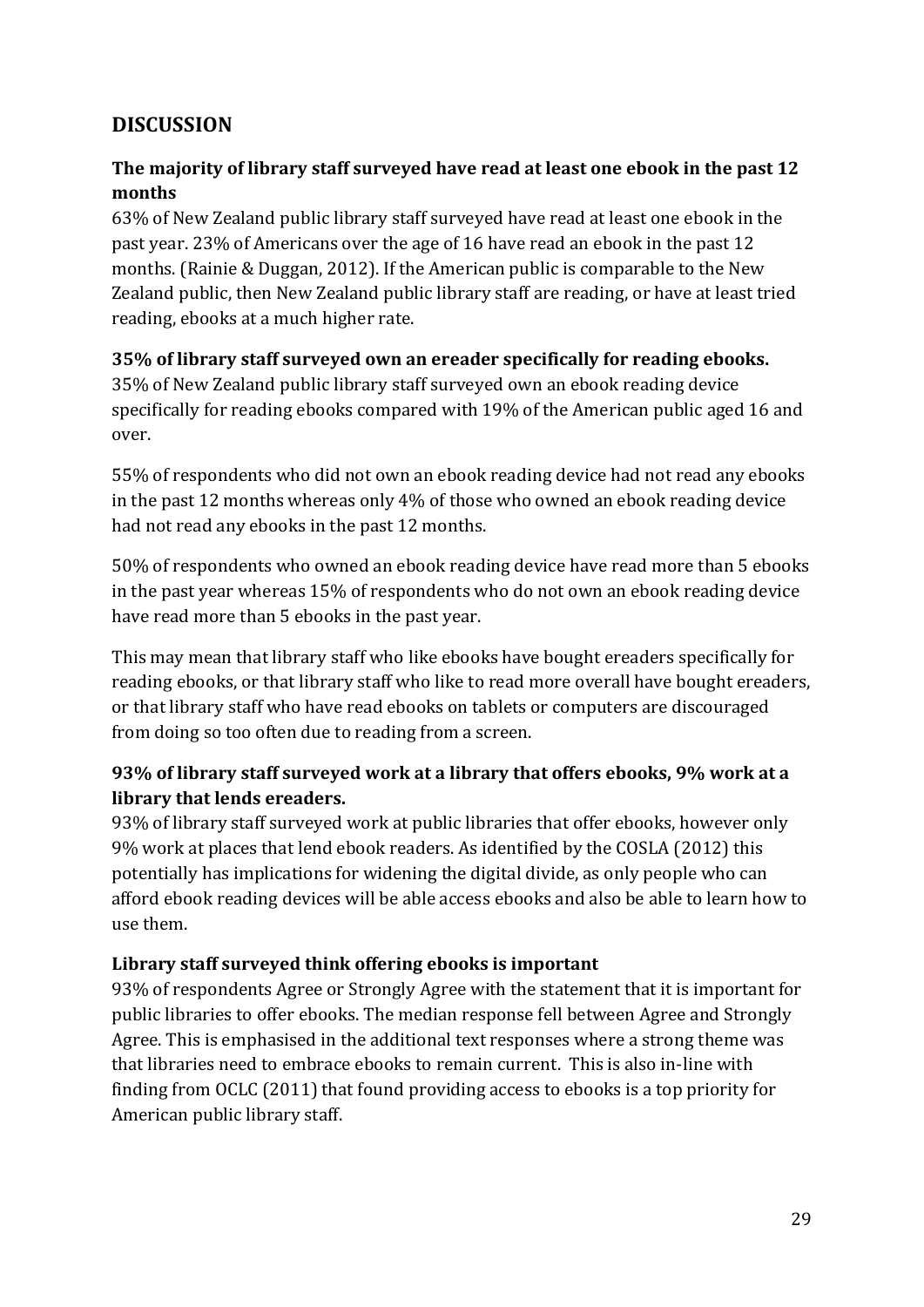## <span id="page-29-0"></span>**Many library staff surveyed enjoy helping patrons with technical questions about ebooks or ereaders but not all**

"I enjoy helping patrons with technical questions about ebooks or ereaders" while the median response to this question was agree, 5% answered Strongly Disagree , 18% Disagree, 20% Neither Agree nor Disagree, 41% Agree, and 16% Strongly Agreed.

Survey respondents who owned an ereader specifically for reading ebooks, or who had received training on how to borrow ebooks, were more likely to Agree or Strongly Agree to this statement.

To increase the amount of public library staff that would agree to the statement "I enjoy helping patrons with technical questions about ebooks or ereaders", libraries could ensure that all staff receive training on how to borrow ebooks. Additionally, while purchasing every librarian an ereader may not be practicable, libraries could potentially purchase a selection of ereaders that staff can borrow to practise with.

Respondents who agreed or strongly agreed to the statement "I enjoy helping patrons with technical questions about ebooks or ereaders" told patrons their library offered ebooks more frequently. As such making sure library staff are confident technically may lead to increased promotion which could lead to increased usage of ebook collections.

## <span id="page-29-1"></span>**Most library staff surveyed think the increasing popularity of ebooks is good for libraries**

While the median answer was Agree to the statement "The increasing popularity of ebooks is good for libraries", more respondents Neither Agreed nor Disagreed with the statement than Strongly agreed with it. This shows that some respondents have concerns about how ebooks will impact on the future of libraries.

#### <span id="page-29-2"></span>**Incompatible file formats**

The median response was Agree to "incompatible ebook file formats are a frequent problem for library patrons." 58% of respondents answered Agree or Strongly Agree to this statement showing that although the majority of respondents agreed, many did not.

#### <span id="page-29-3"></span>**Library staff surveyed think it is important that ebooks can be borrowed anytime**

91% of respondents answered Agree or Strongly Agree to the statement "The ability of ebooks to be borrowed 24/7 is important." This may be because as ebooks are offered all the time, even when the library is closed, it increases patron's accessibility to the library collection.

#### <span id="page-29-4"></span>**Most library staff surveyed think the searchability of ebooks is useful**

The median response to the statement "The searchability of ebooks is useful" is Agree. 76% of respondents answered Agree or Strongly Agree. While this is a big majority, it is comparatively less than the 91% Agree or Strongly Agree that the statement "the ability of ebooks to be borrowed 24/7 is important" received. Studies of academic library users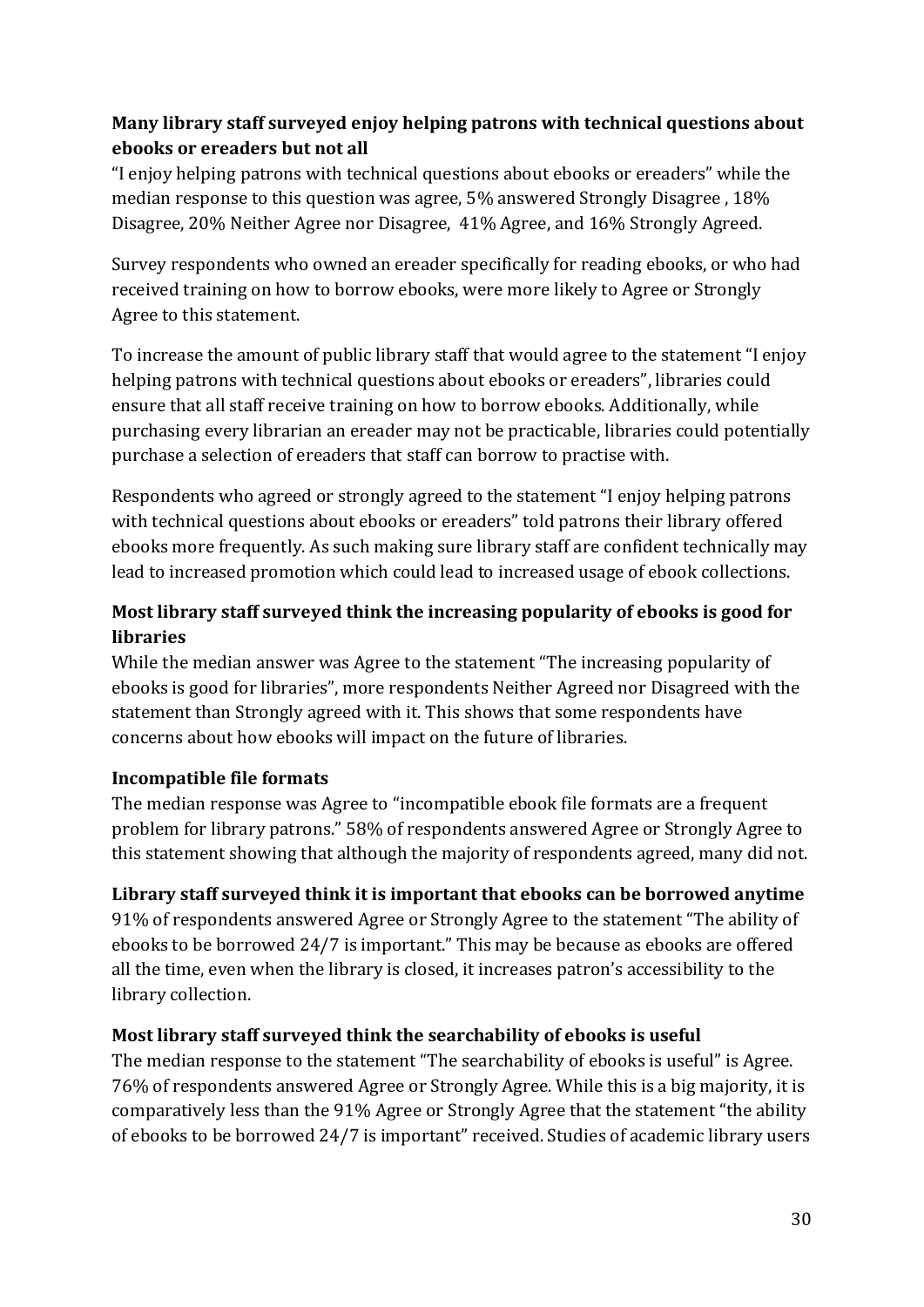showed searchability to be a very important feature of ebooks, perhaps in a public library where fiction has a high circulation, it is considered relatively less important.

### <span id="page-30-0"></span>**Library staff surveyed think the portability of ebooks is useful**

The median response to the statement "the portability of ebooks is useful" was Strongly Agree. 96% of respondents answered either Agree or Strongly Agree to this statement. Only 4% answered neither Agree nor Disagree and no respondents disagreed with this statement. This is consistent to what Salomon (2009), Borchert et al. (2009) and Richardson and Mahmood (2012) found.

## <span id="page-30-1"></span>**Library staff surveyed think the ability to customise ebooks is useful**

The median response to the statement "the ability to customise ebooks is useful e.g. change font size, add bookmarks etc." was Strongly Agree. 95% of respondents answered Agree or Strongly Agree to this statement. Furthermore, in the text response question where respondents could add their own comments it was noted that the reason library staff appreciate this was the ability to change font size increases accessibility to the library's collection for those patrons who cannot read small print.

# <span id="page-30-2"></span>**Many library staff surveyed would prefer to read a printed book to an ebook but not all**

The median response to the statement "I prefer to read a printed book to an ebook" was Agree. 66% of respondents either answered Agree or Strongly Agree. One librarian noted that they like books because they can flip backwards and forwards more easily than a printed book.

77% of respondents who do not own an ebook reading device (specifically for reading ebooks) answered Agree or Strongly Agree to the above statement whereas 46% of respondents who do own one Agree or Strongly with the statement.

## <span id="page-30-3"></span>**Library staff surveyed have varying responses to the statement "My library has a great stock of ebooks."**

The median response to this statement Neither agree nor disagree. 30% of respondents answered Disagree to this statement, 34% answered Neither Agree nor Disagree and 32% answered Agree.

One potential reason that the library staff surveyed did not agree with this statement is that they feel ebook licensing terms restrict what libraries can purchase, this is looked at below. Another potential reason is the expense of ebooks, which one librarian noted in the additional comments section that this was the case for his or her library.

# <span id="page-30-4"></span>**Frequency of ebook promotion by library staff surveyed**

The median response was Frequently. When the frequency of promotion was graphed against the library staff responses to "My library has a great stock of ebooks" there did not appear to be any relationship.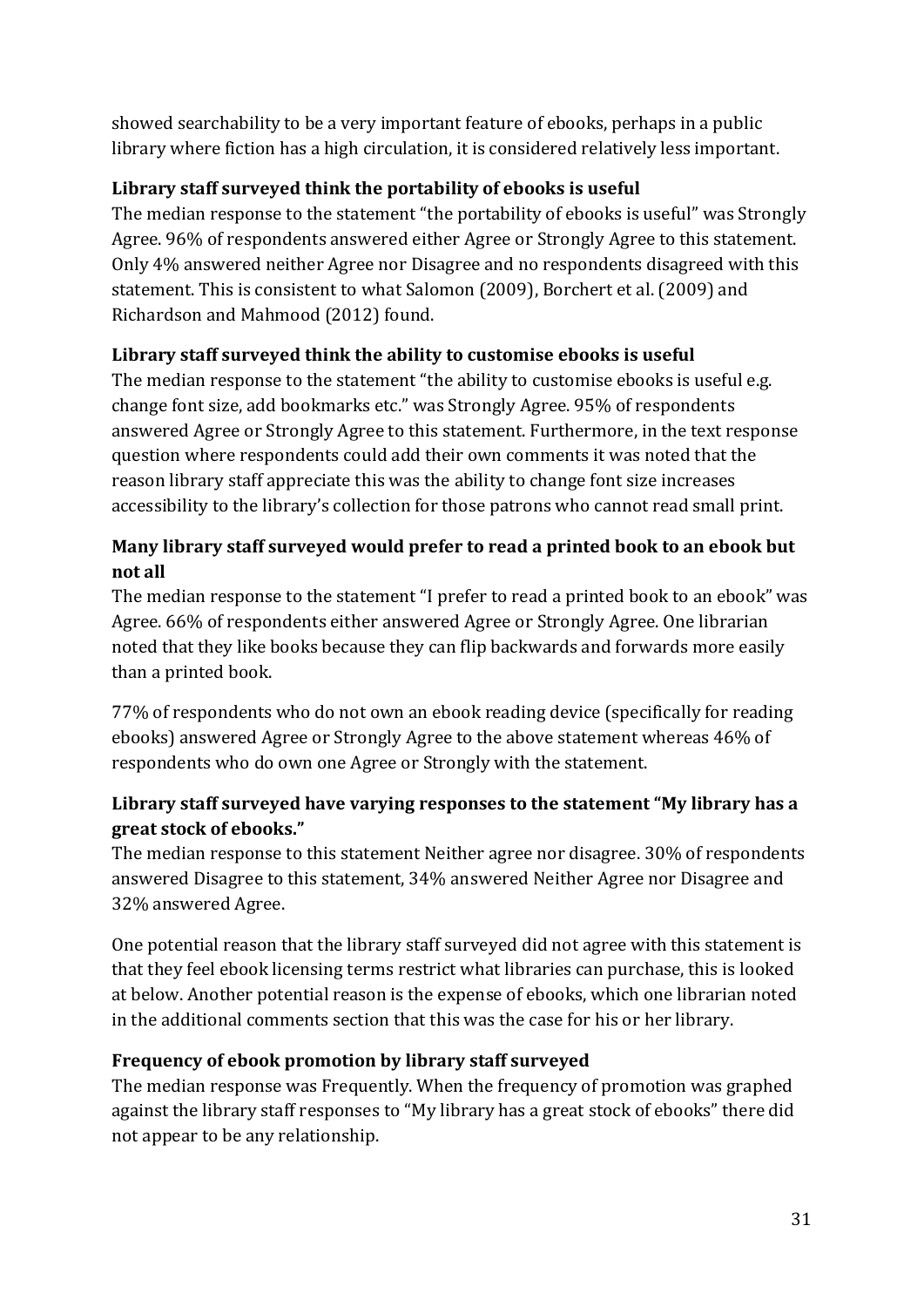One factor that did affect respondents' frequency of promotion was that respondents who agreed or strongly agreed to the statement "I enjoy helping patrons with technical questions about ebooks or ereaders" told patrons that their library offered ebooks more frequently.

This could be because they are more confident talking about ebooks, or it could be that they like ebooks in the first place, leading to them being more confident about ebooks, and therefore want to tell people about them.

## <span id="page-31-0"></span>**The majority of library staff surveyed agree that ebook licensing terms restricts the stock of ebooks available at their library**

80% of respondents answered Agree or Strongly Agree to the statement "ebook licensing terms restricts the stock of ebooks available at my library." 19% of respondents answered Agree nor Disagree and 1% answered Disagree.

For ebooks to be truly successful in New Zealand public libraries, issues around licensing terms will have to be resolved. In the additional comments section of the survey, the biggest issue noted was that libraries only have a limited ebook range available for borrowing due to publisher restrictions and licensing issues.

#### <span id="page-31-1"></span>**Ebook training for library staff surveyed**

31% of library staff surveyed working at libraries which offer ebooks have not had training on how to borrow them.

Library staff surveyed who have had training on how to borrow ebooks are more likely to Agree or Strongly Agree to the statement that they enjoy helping patrons with technical questions about ebooks and ereaders. As such, in the interests of providing the best customer service, libraries should ensure all library staff receive training on how to borrow ebooks. If the training is offered online, then libraries should ensure that the library staff undertake this training.

#### <span id="page-31-2"></span>**Hours of work, job function and location**

These questions were included to get a break down of the demographic of survey respondents, although due to the survey design ended up only showing the demographic of survey respondents who worked in libraries that offered ebook borrowing training. 92% (147) worked 20 hours or more a week, 54% (85) were from a large city and 42% (67) had the main job function of customer service.

# <span id="page-31-3"></span>**SUGGESTIONS FOR FURTHER RESEARCH**

Based on the results, there are several interesting areas which could be explored with further research.

A potential area for further study could be looking at the ebook reading habits of the New Zealand public, including what people are using to read ebooks, i.e. what different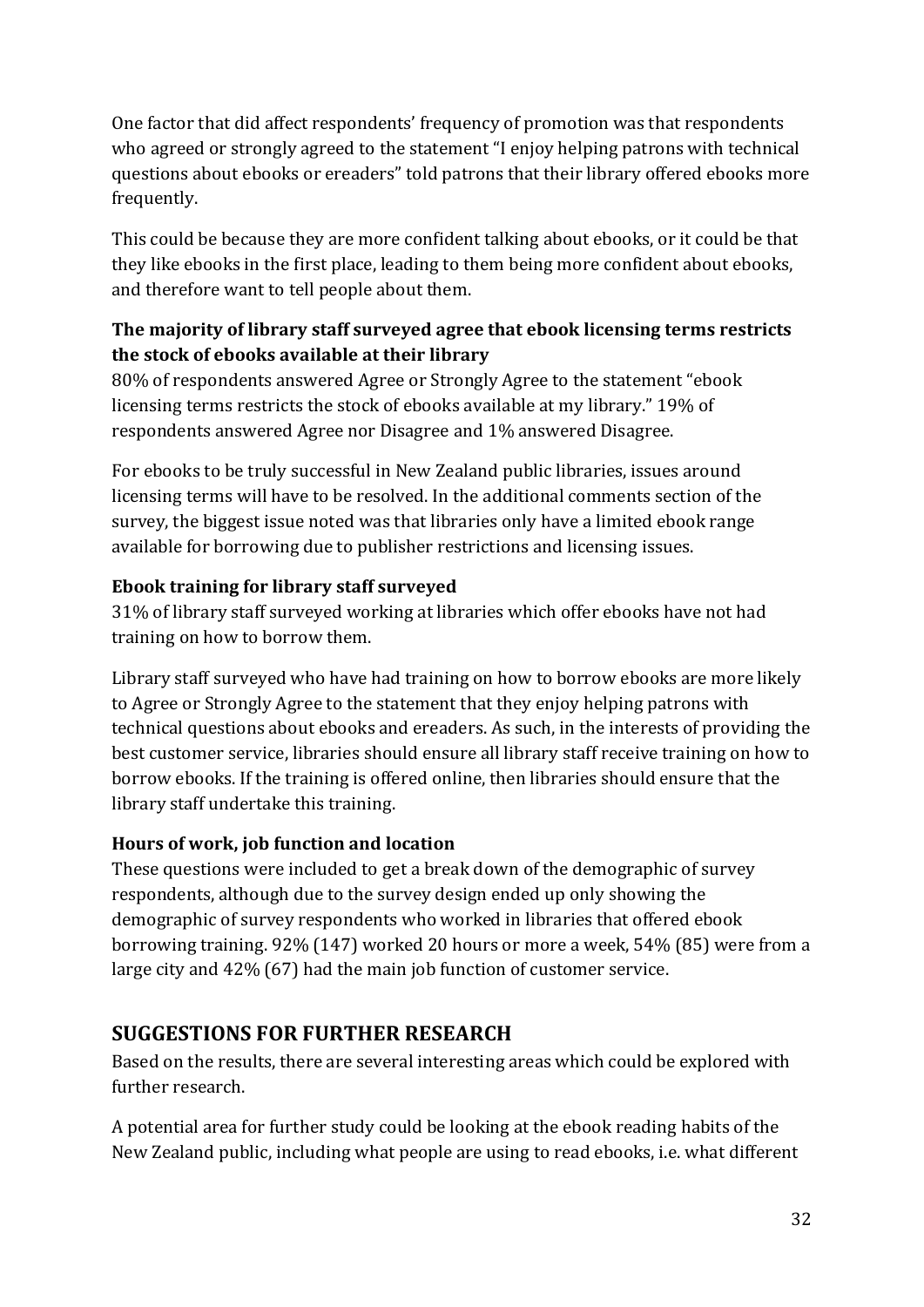ereaders, what tablets, if they use computers at all. Additionally it would be interesting to see if people that read more overall read more ebooks.

Two survey respondents in the additional comments section of the survey noted that their libraries offered ebooks through an Overdrive consortium. It would be interesting to research how these consortiums are implemented and what the advantages and disadvantages are to these, for both libraries and patrons.

9% of library staff in the survey indicated that their libraries lend ereaders. Research on how these New Zealand public libraries implemented lending ereaders and the outcomes of it, i.e. if it has been successful, how much has it cost the library, would be very useful in informing other libraries decisions as to whether they want to implement an ereader lending scheme or not.

91% of respondents answered Agree or Strongly Agree to the statement "The ability of ebooks to be borrowed 24/7 is important ". It would be interesting to research further as to why they agree with this statement, is it for the sheer convenience of the borrower or is it for borrowers who cannot make it to the library during library opening hours? It would also be valuable to know if the New Zealand public similarly agrees to this statement.

Another valuable area for further study would be to survey people who use the large print collection of the library to see if the ability to adjust font size of ebooks is valuable to them, as well as surveying patrons generally to see if they do or would adjust the font size on ebooks.

Lastly, it will be interesting to see how library staff feel in the future about the topics covered in this research project, as ebook technology changes so might the opinions of library staff.

# <span id="page-32-0"></span>**CONCLUSION**

Public library staff in New Zealand feel it is important for libraries to offer ebooks to remain current, yet some hesitation remains as to whether they will impact positively on libraries.

There is ongoing concern over the impact publisher's licensing conditions have on New Zealand public libraries ebook stock and it will be interesting to see what happens with ebook licensing in the future.

Library staff surveyed agreed that features such as portability, ability to customise, 24/7 availability and searchability were useful features of ebooks, in that order. Research on groups of users, such as those who cannot come to the library, or those who use the large print collection, could show if ebooks had the potential to benefit them more than the print collection does.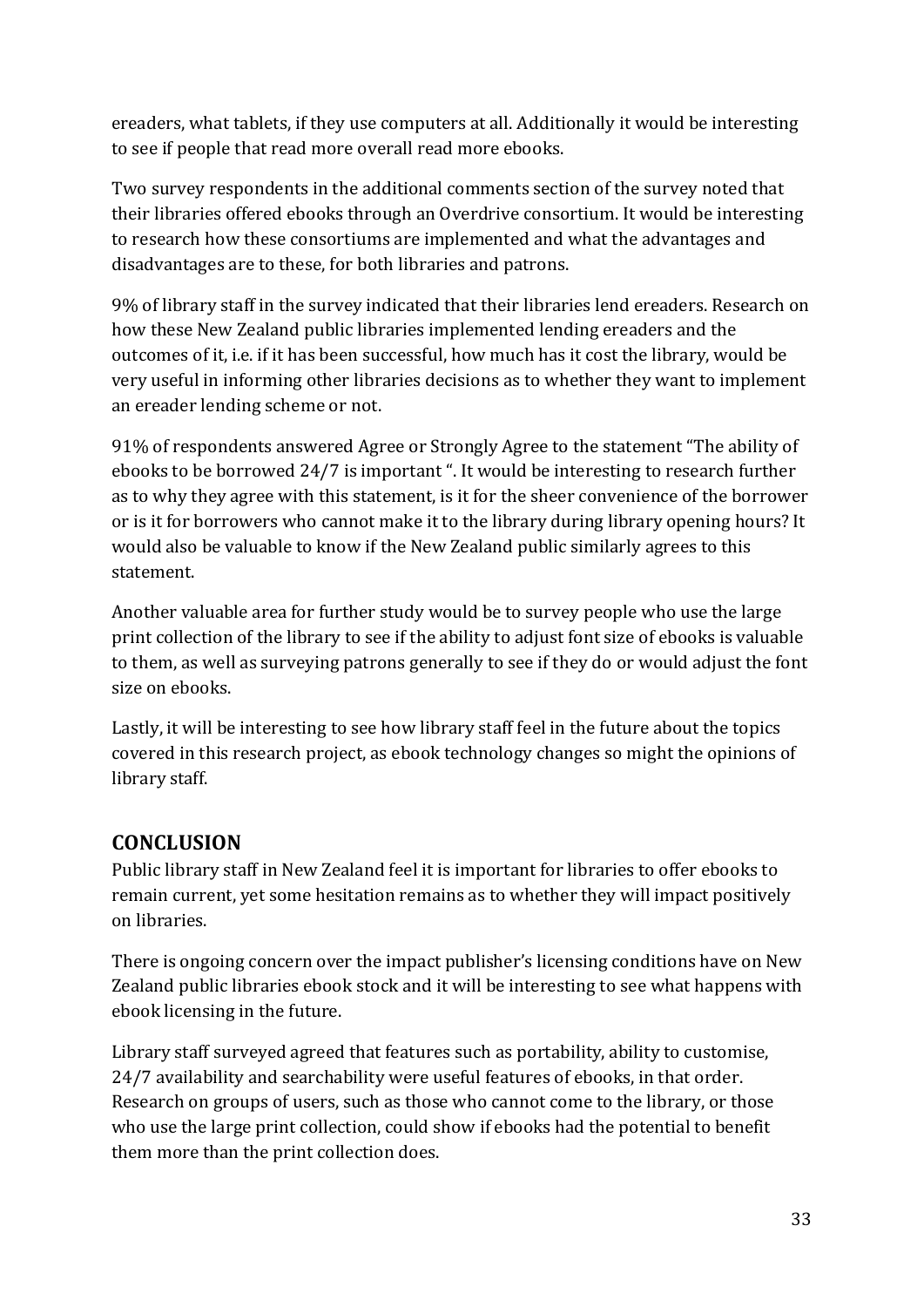A small majority of librarians enjoy helping patrons with technical questions about ebooks, this majority may increase as the technology becomes more familiar to both library staff and patrons, or it may increase if ebook lending becomes more simplified.

There appeared to be a relationship between enjoying technical questions about ebooks and having had training on how to borrow ebooks. Public libraries should look at both the training they offer and if confidence around ebook technology is something that would benefit them to address.

Overall, this research offers an interesting look into the current opinions and thoughts of New Zealand public library staff on ebooks; these will undoubtedly change in time along with the evolving ebook situation.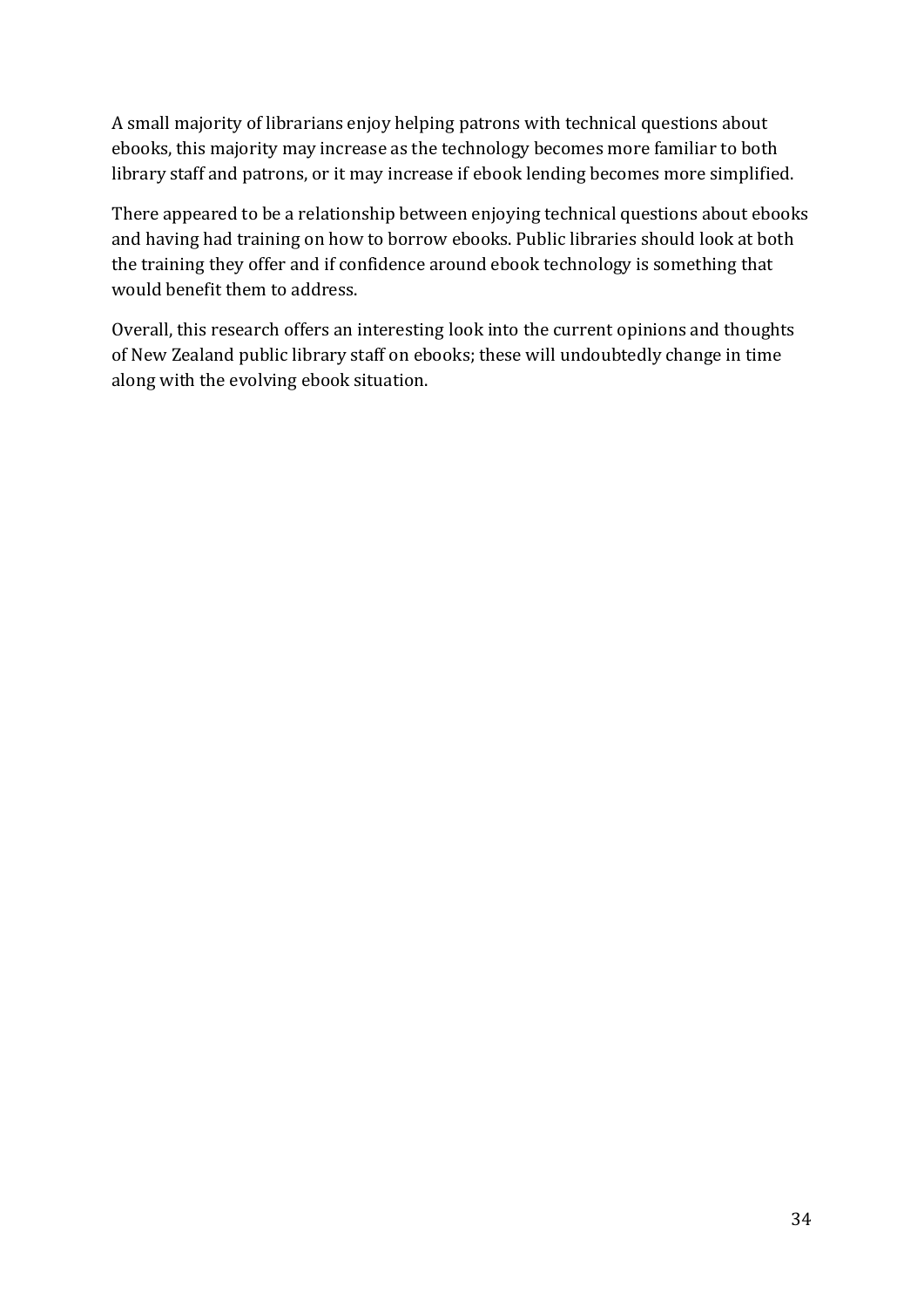## <span id="page-34-0"></span>**Bibliography**

- Aptara. (2012). *Revealing the business of ebooks*. Retrieved January 20, 2013, from http://ww3.aptaracorp.com/lp/landingpages/4thebooksurveyregister.html
- Borchert, M., Hunter, A., Macdonald, D., & Tittel, C. (n.d.). *A Study on Student and Staff Awareness, Acceptance and Usage of E-books at two Queensland Universities*. Retrieved August 22, 2011, from http://www.informationonline.com.au/sb\_clients/iog/data/content\_item\_files/000001/PresentationA1. pdf
- COSLA. (2010). *COSLA: eBook Feasibility Study for Public Libraries*. Retrieved August 8, 2012, from http://www.cosla.org/documents/COSLA2270\_Report\_Final1.pdf
- Crawford, S., Couper, M., & Lamias, M. (2001). Web Surveys: Perceptions of Burden. *Social Science Computer Review, 19*(2), 146-162.
- Davidson, C., & Tolich, M. (2003). *Social Science Research in New Zealand.* Auckland: Pearson Education New Zealand Limited.
- Duncan, R. (2010). Ebooks and Beyond: The Challenge for Public Libraries. *Australasian Public Libraries and Information Services, 23(2), 44., 23*(2), 44-55.
- ebrary. (2008). *2008 Global Student E-book Survey*. Retrieved September 16, 2011, from http://www.ebrary.com/corp/collateral/en/Survey/ebrary\_student\_survey\_200 8.pdf
- Hadro, J. (2011). *HarperCollins Puts 26 Loan Cap on Ebook Circulations.* Retrieved February 6, 2013, from Library Journal: http://www.libraryjournal.com/lj/home/889452- 264/harpercollins\_puts\_26\_loan\_cap.html.csp
- Hoffert, B. (2012). *Book Buying Survey 2012: Book Circ Takes A Hit*. Retrieved September 12, 2012, from http://lj.libraryjournal.com/2012/02/library-services/bookbuying-survey-2012-book-circ-takes-a-hit/
- Hoffman, J., Bertot, J. C., & Davis, D. M. (2012). *Libraries Connect Communities: Public Library Funding & Technology Access Study 2011-2012.* Retrieved from http://viewer.zmags.com/publication/4673a369
- Kelley, M. (2012 ). *Random House Reaffirms Commitment to Library Ebook Lending While Raising Prices to Wholesalers.* Retrieved February 6, 2013, from Library Journal: http://www.thedigitalshift.com/2012/02/ebooks/random-house-reaffirmscommitment-to-library-ebook-lending-while-raising-prices-to-wholesalers/
- Library Association of New Zealand Aotearoa. (n.d.). *PUBSIG*. Retrieved February 1, 2013, from LIANZA: http://www.lianza.org.nz/community/group/pubsig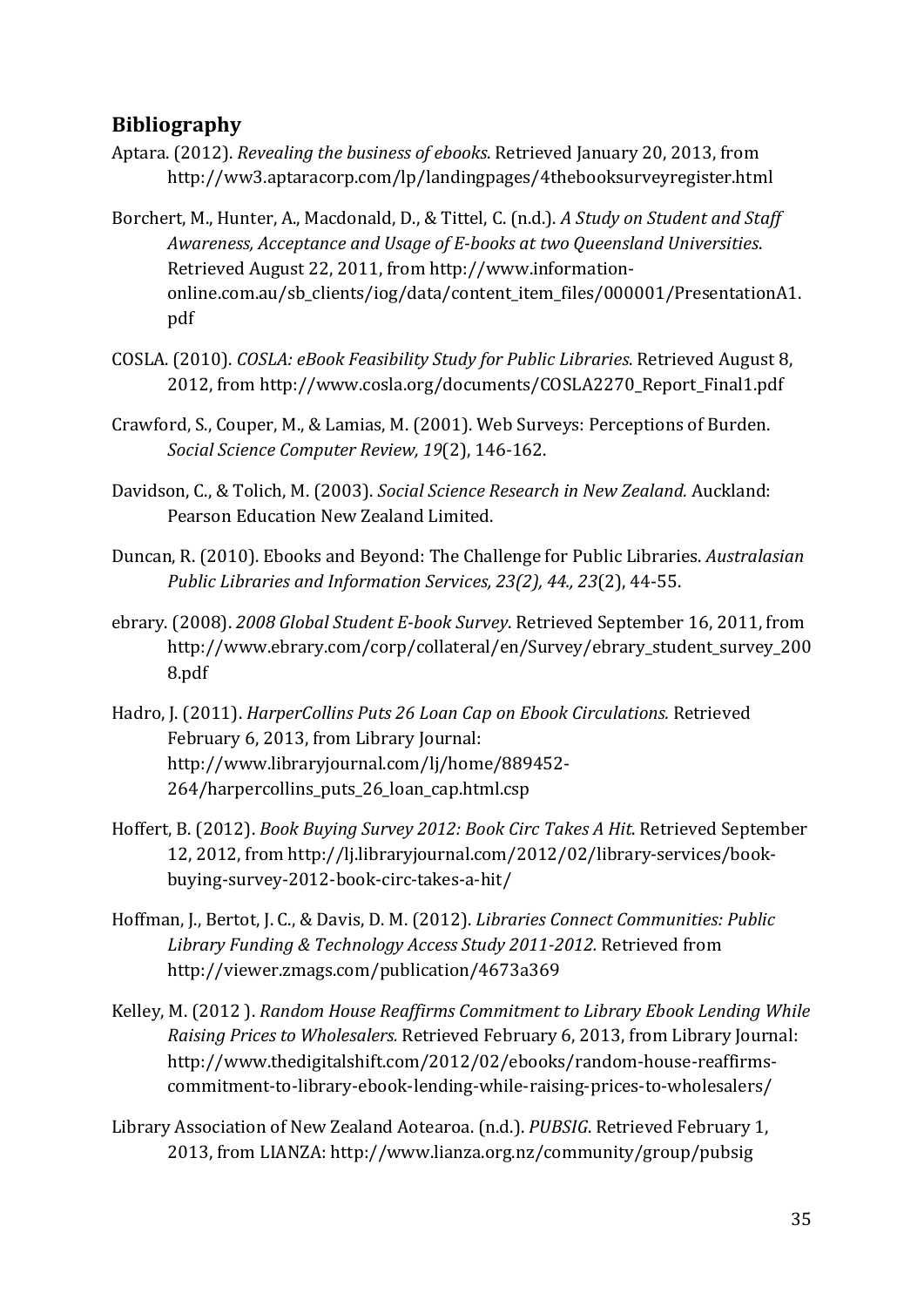Library Journal. (2012). *Ebook Usage in U.S Public Libraries.*

- Maloney, J. (2012). *Libraries Cut E-Book Deal With Penguin.* Retrieved February 6, 2013, from The Wall Street Journal: http://online.wsj.com/article/SB100014240527023048987045774791740512 16172.html
- NZ-Libs. (n.d.). *About NZ-Libs*. Retrieved February 1, 2013, from NZ-Libs: http://lists.vuw.ac.nz/mailman/listinfo/nz-libs
- OCLC. (2011). *A Snapshot of Priorities & Perspectives U.S. Public Libraries*. Retrieved January 30, 2013, from http://www.oclc.org/reports/us-publiclibraries/214758usb-A-Snapshot-of-Priorities-and-Perspectives.pdf
- OverDrive. (2013). *Device Resource Center*. Retrieved January 27, 2013, from http://www.overdrive.com/resources/drc/
- Publishers Weekly. (2012). *AAP Estimates: E-book Sales Rose 117% in 2011 as Print Fell*. Retrieved January 21, 2013, from http://www.publishersweekly.com/pw/bytopic/industry-news/financial-reporting/article/50805-aap-estimates-e-booksales-rose-117-in-2011-as-print-fell.html
- Rainie, L., & Duggan, M. (2012). *E-book Reading Jumps; Print Book Reading Declines*. Retrieved January 25, 2013, from http://libraries.pewinternet.org/files/legacypdf/PIP\_Reading%20and%20ebooks\_12.27.pdf
- Raphael, M. (2012). *Ebooks: Promising New Conversations.* Retrieved February 6, 2013, from American Libraries: http://americanlibrariesmagazine.org/econtent/ebooks-promising-new-conversations
- Reid, C., & Milliot, J. (2012). *Tablet Use, E-book Sales Grow Beyond Amazon, Nook*. Retrieved January 21, 2013, from http://www.publishersweekly.com/pw/bytopic/digital/retailing/article/54872-tablet-use-e-book-sales-grow-beyondamazon-nook.html
- Richardson, J. V., & Mahmood, K. (2012). Ebook Readers: User Satisfaction and Usability issues. *Library Hi Tech, 30*(1), 170 - 185.
- Salomon, N. J. (2009). *North Carolina Public Librarians Opinions Regarding Electronic Texts*. Retrieved October 17, 2011, from http://ils.unc.edu/MSpapers/3520.pdf
- Simon, M. K., & Goes, J. (2011). *Dissertation and Scholarly Research: Recipes for Success: 2011 Edition.* Seattle, WA: Dissertation Success, LLC.
- Staiger, J. (2012). How Ebooks are Used. *Reference & User Services Quarterly, 51*(4), 355- 365.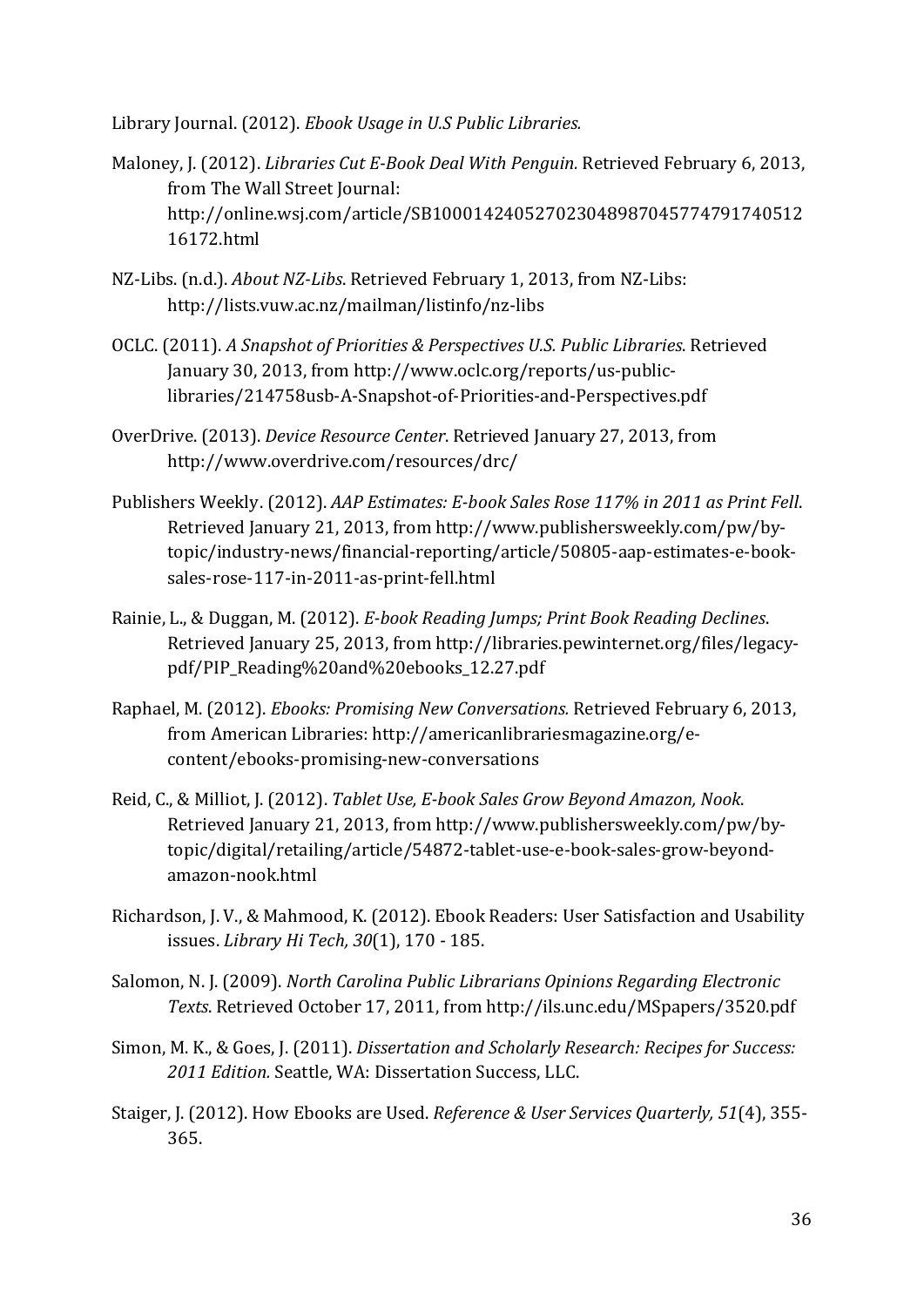- Vasileiou, M., & Rowley, J. (2010). Marketing and Promotion of Ebooks in Academic Libraries. *Journal of Documentation, 67*(4), 624-643.
- Waimakariri. (n.d.). *Ebooks and Ereaders*. Retrieved January 27, 2013, from http://libraries.waimakariri.govt.nz/books\_resources/ebooks-ereaders.aspx
- Zickuhr, K., Rainie, L., Purcell, K., Madden, M., & Brenner, J. (2012). *Libraries, patrons, and e-books*. Retrieved from http://libraries.pewinternet.org/files/legacypdf/PIP\_Libraries\_and\_Ebook\_Patrons%206.22.12.pdf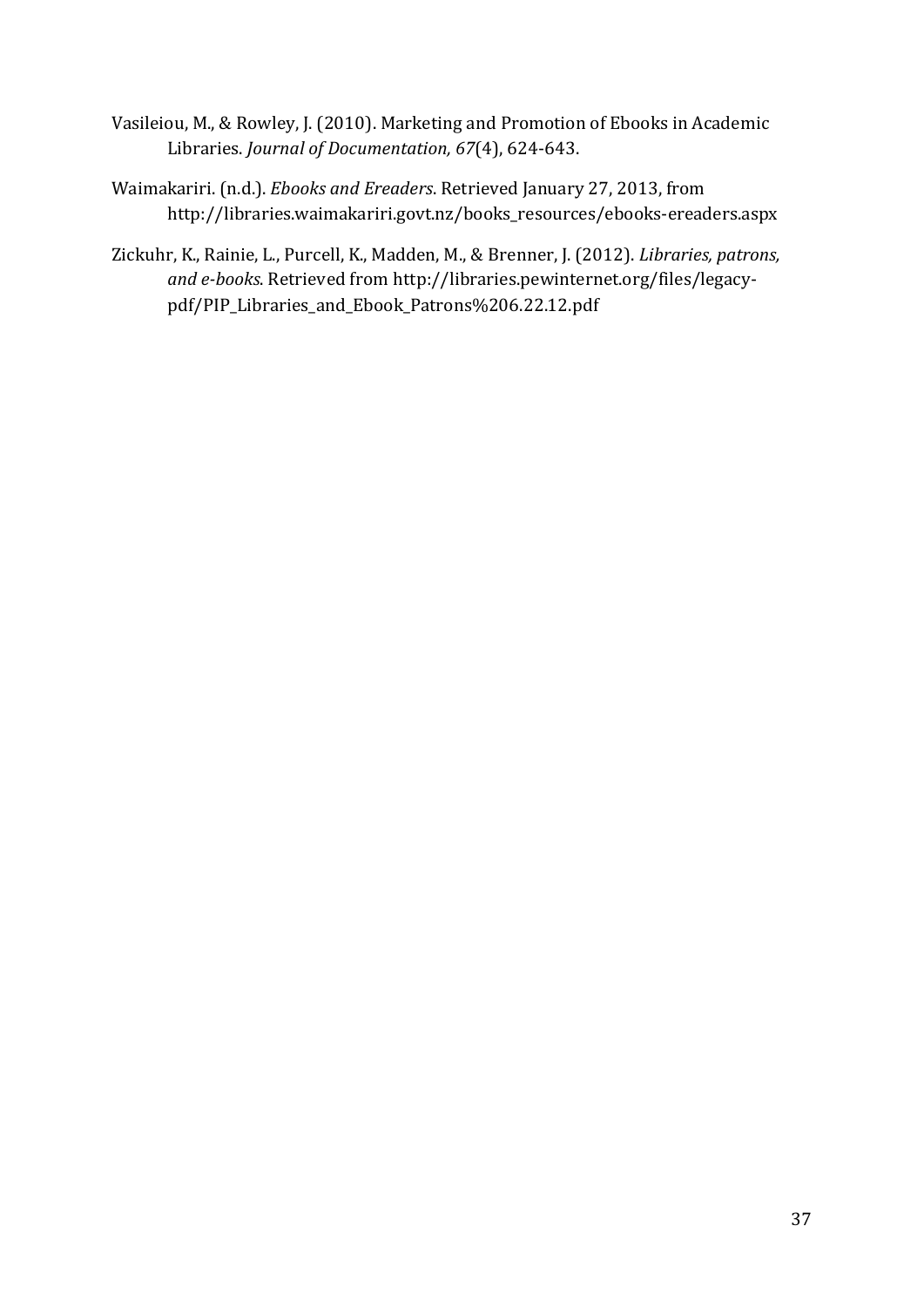# <span id="page-37-0"></span>**APPENDIX A**

Participant Information Sheet: What are the opinions of public library staff on ebooks?

Researcher: Megan Percy, School of Information Management, Victoria University of Wellington

I am a Master of Information Studies student at Victoria University of Wellington. As part of this degree, I am undertaking a research project examining the opinions of public library staff on ebooks. The School of Information Management Human Ethics Committee has approved this survey.

I am inviting New Zealand public library staff to participate in the project by completing an online survey. If you agree to participate, you will be asked to complete an anonymous survey, which will take about ten minutes to complete. Your submission of the survey is your consent to participate in this project.

Responses to the survey questions will form part of my written report and may also be used in articles published in academic journals and presented at conferences. Because the survey is anonymous, it will not be possible for you to be identified in any of those venues. All information collected will be kept confidential in a locked filing cabinet and/or password protected computer files. No other person besides me and my supervisor, Brenda Chawner, will have access to the data.

The project will be submitted for marking to the School of Information Management and project will be deposited in the Victoria University Library. Responses will be destroyed two years after the end of the project. A summary of the results will be posted to the PUBSIG and NZLIBS email lists.

If you have any questions or would like to receive further information about the project, please contact me, Megan Percy at percymega@myvuw.ac.nz or my supervisor, Brenda Chawner, at Brenda.chawner@vuw.ac.nz, at the School of Information Management at Victoria University, P O Box 600, Wellington, 6140.

One lucky person who completes this survey will win a \$50 MightyApe voucher. This will be chosen randomly. Your email address will be required so that you can be notified if you win. Your email address however will be removed before the data is analysed to preserve your anonymity.

How many ebooks have you read in the past 12 months?



Do you own an ebook reading device? (Specifically for reading ebooks)

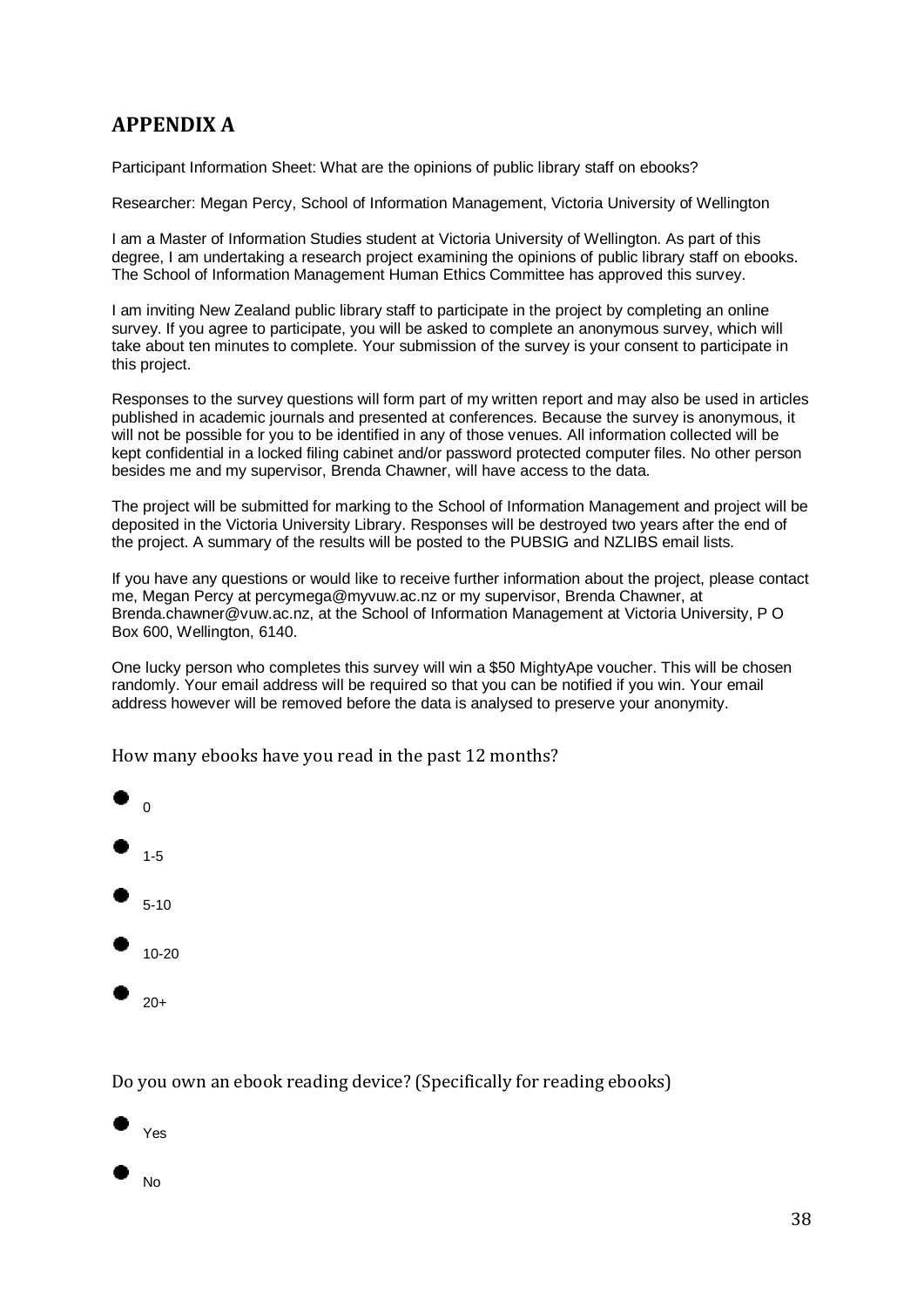|           | Does your library offer ebook lending? |
|-----------|----------------------------------------|
| ۰         | Yes                                    |
| $\bullet$ | <b>No</b>                              |
| ×         | Don't know                             |
|           |                                        |

Does your library lend ebook readers?



Please indicate your level of agreement with each of the following:

#### It is important for public libraries to offer ebook lending

| <b>Strongly Disagree</b> | <b>Disagree</b>                                                           | Neither Agree nor<br><b>Disagree</b> | Agree | <b>Strongly Agree</b> |
|--------------------------|---------------------------------------------------------------------------|--------------------------------------|-------|-----------------------|
|                          |                                                                           |                                      |       |                       |
|                          | I enjoy helping patrons with technical questions about ebooks or ereaders |                                      |       |                       |
| <b>Strongly Disagree</b> | <b>Disagree</b>                                                           | Neither Agree nor<br><b>Disagree</b> | Agree | <b>Strongly Agree</b> |
|                          |                                                                           |                                      |       |                       |
|                          | The increasing popularity of ebooks is good for libraries                 |                                      |       |                       |
| <b>Strongly Disagree</b> | <b>Disagree</b>                                                           | Neither Agree nor                    | Agree | <b>Strongly Agree</b> |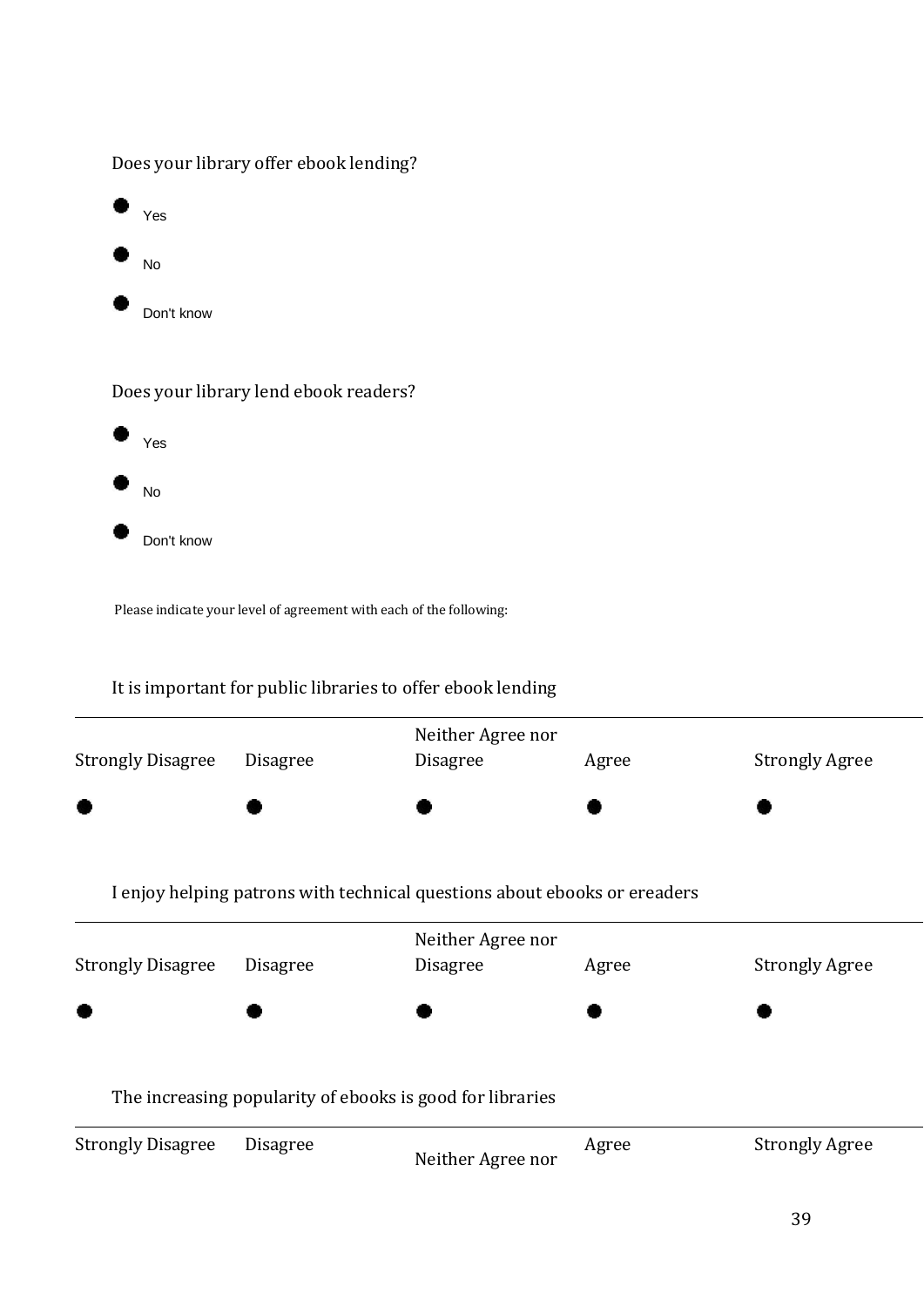|                          |                                       | Disagree                                                                           |       |                       |
|--------------------------|---------------------------------------|------------------------------------------------------------------------------------|-------|-----------------------|
|                          |                                       |                                                                                    |       |                       |
|                          |                                       | The ability of ebooks to be borrowed 24/7 is important                             |       |                       |
| <b>Strongly Disagree</b> | Disagree                              | Neither Agree nor<br>Disagree                                                      | Agree | <b>Strongly Agree</b> |
|                          |                                       |                                                                                    |       |                       |
|                          |                                       | Incompatible ebook file formats are a frequent problem for library patrons         |       |                       |
| <b>Strongly Disagree</b> | Disagree                              | Neither Agree nor<br>Disagree                                                      | Agree | <b>Strongly Agree</b> |
|                          |                                       |                                                                                    |       |                       |
|                          | The searchability of ebooks is useful |                                                                                    |       |                       |
| <b>Strongly Disagree</b> | Disagree                              | Neither Agree nor<br><b>Disagree</b>                                               | Agree | <b>Strongly Agree</b> |
|                          |                                       |                                                                                    |       |                       |
|                          | The portability of ebooks is useful   |                                                                                    |       |                       |
| <b>Strongly Disagree</b> | Disagree                              | Neither Agree nor<br>Disagree                                                      | Agree | <b>Strongly Agree</b> |
|                          |                                       |                                                                                    |       |                       |
|                          |                                       | The ability to customise ebooks is useful e.g. change font size, add bookmarks etc |       |                       |
| <b>Strongly Disagree</b> | Disagree                              | Neither Agree nor<br>Disagree                                                      | Agree | <b>Strongly Agree</b> |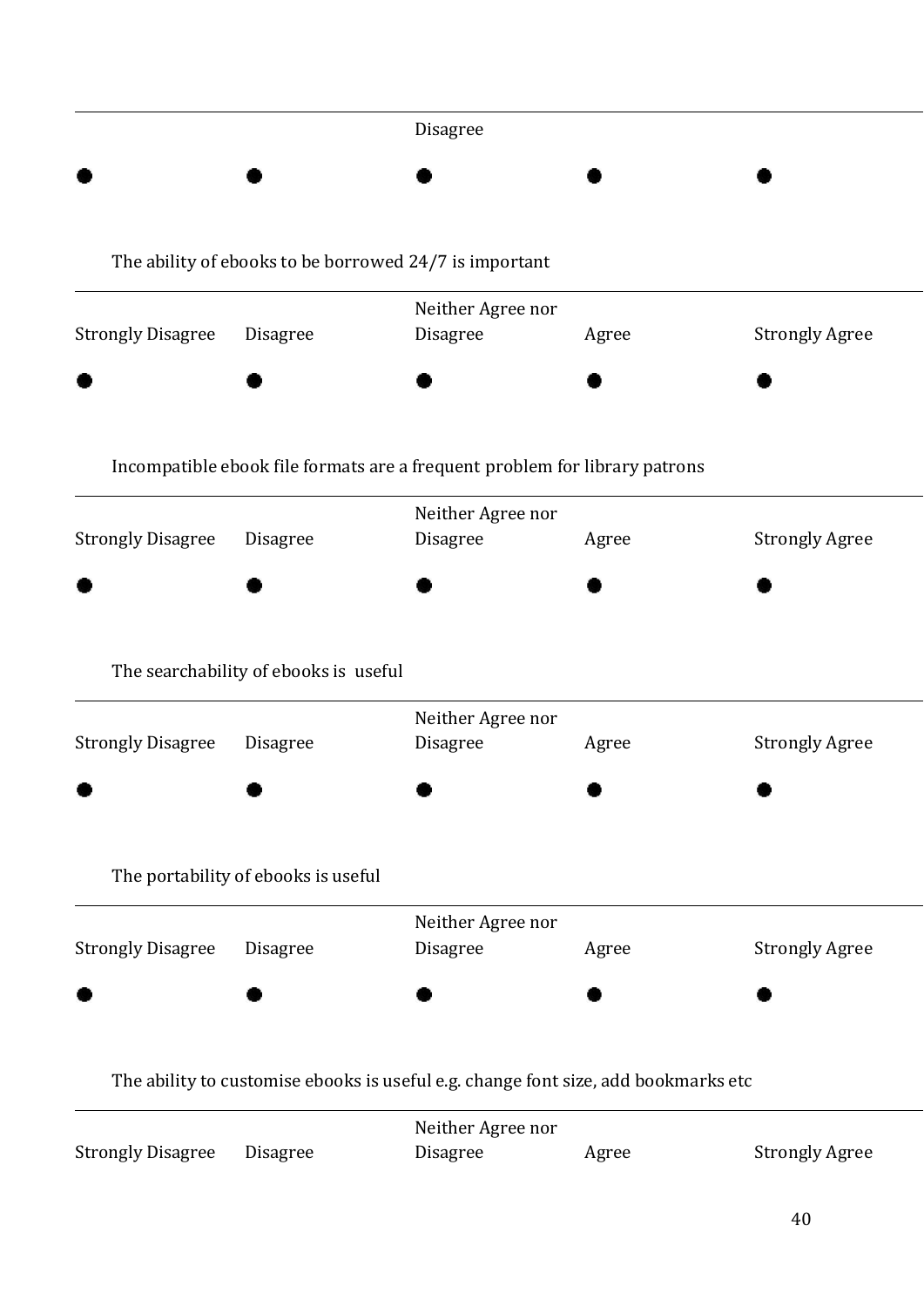|                          | I prefer to read a printed book to an ebook |                                                                             |            |                       |
|--------------------------|---------------------------------------------|-----------------------------------------------------------------------------|------------|-----------------------|
|                          |                                             | Neither Agree nor                                                           |            |                       |
| <b>Strongly Disagree</b> | Disagree                                    | Disagree                                                                    | Agree      | <b>Strongly Agree</b> |
|                          |                                             |                                                                             |            |                       |
|                          | My library has a great stock of ebooks      |                                                                             |            |                       |
|                          |                                             | Neither Agree nor                                                           |            |                       |
| <b>Strongly Disagree</b> | Disagree                                    | Disagree                                                                    | Agree      | <b>Strongly Agree</b> |
|                          |                                             |                                                                             |            |                       |
|                          |                                             | How frequently do you tell patrons that your library offers ebooks?         |            |                       |
| Never                    | Occasionally                                | Sometimes                                                                   | Frequently | Always                |
|                          |                                             |                                                                             |            |                       |
|                          |                                             | Ebook licensing terms restricts the stock of ebooks available at my library |            |                       |
|                          |                                             | Neither Agree nor                                                           |            |                       |
| <b>Strongly Disagree</b> | Disagree                                    | Disagree                                                                    | Agree      | <b>Strongly Agree</b> |
|                          |                                             |                                                                             |            |                       |
|                          |                                             | Does your library offer staff training on how to borrow ebooks?             |            |                       |
| Yes                      |                                             |                                                                             |            |                       |
| No                       |                                             |                                                                             |            |                       |
| Don't know               |                                             |                                                                             |            |                       |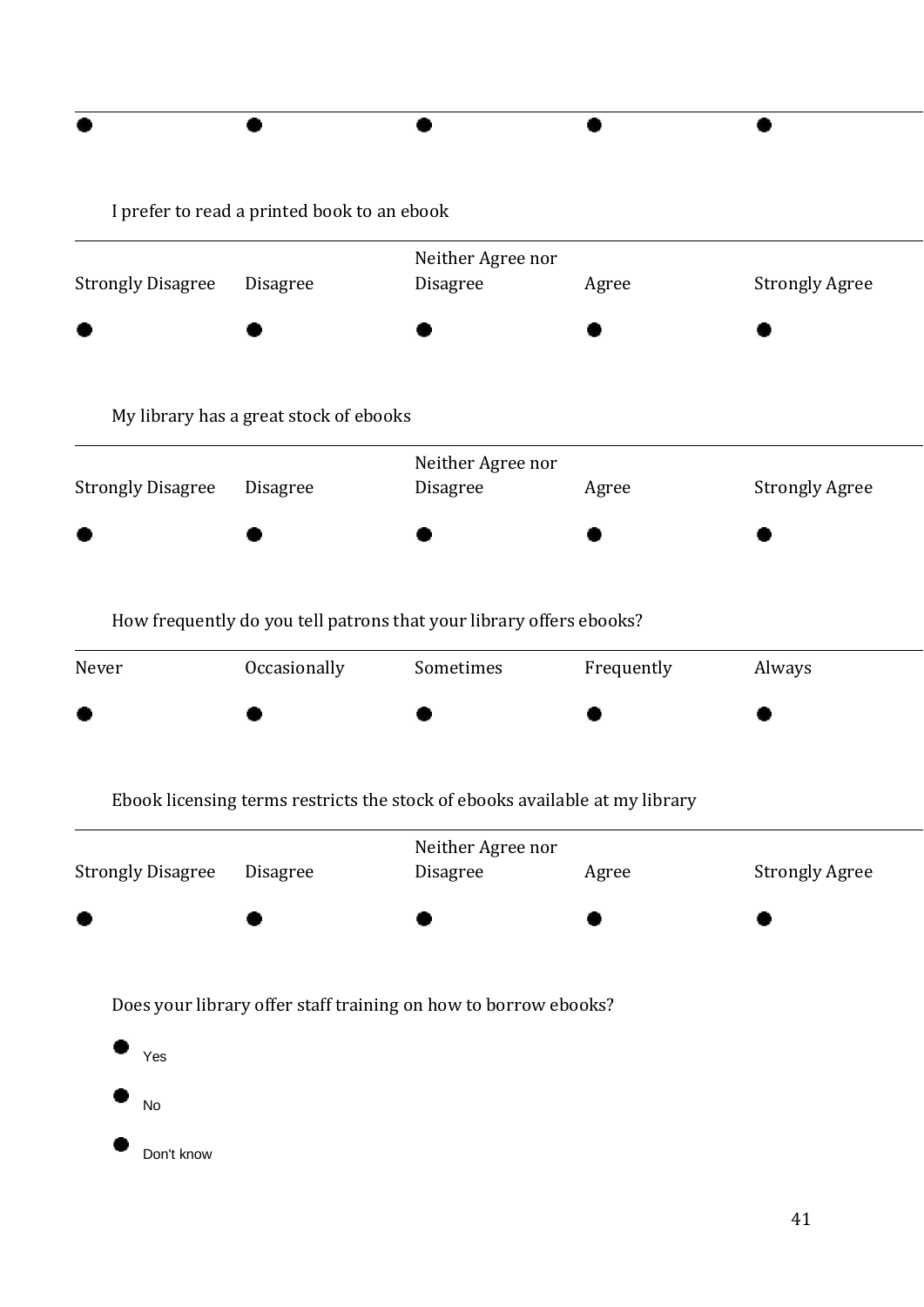

Survey Powered By **[Qualtrics](http://www.qualtrics.com/)** 

Have you had training on how to borrow ebooks?



How many hours do you work per week?



Less than 20

#### Where is your library located?



Medium city

Small town

Rural

#### What is your main job function?

**Cataloguing** 



Customer service (including circulation, issues and enquiries)



Customer Specialist/ Outreach



Interloans

IT and/or Library website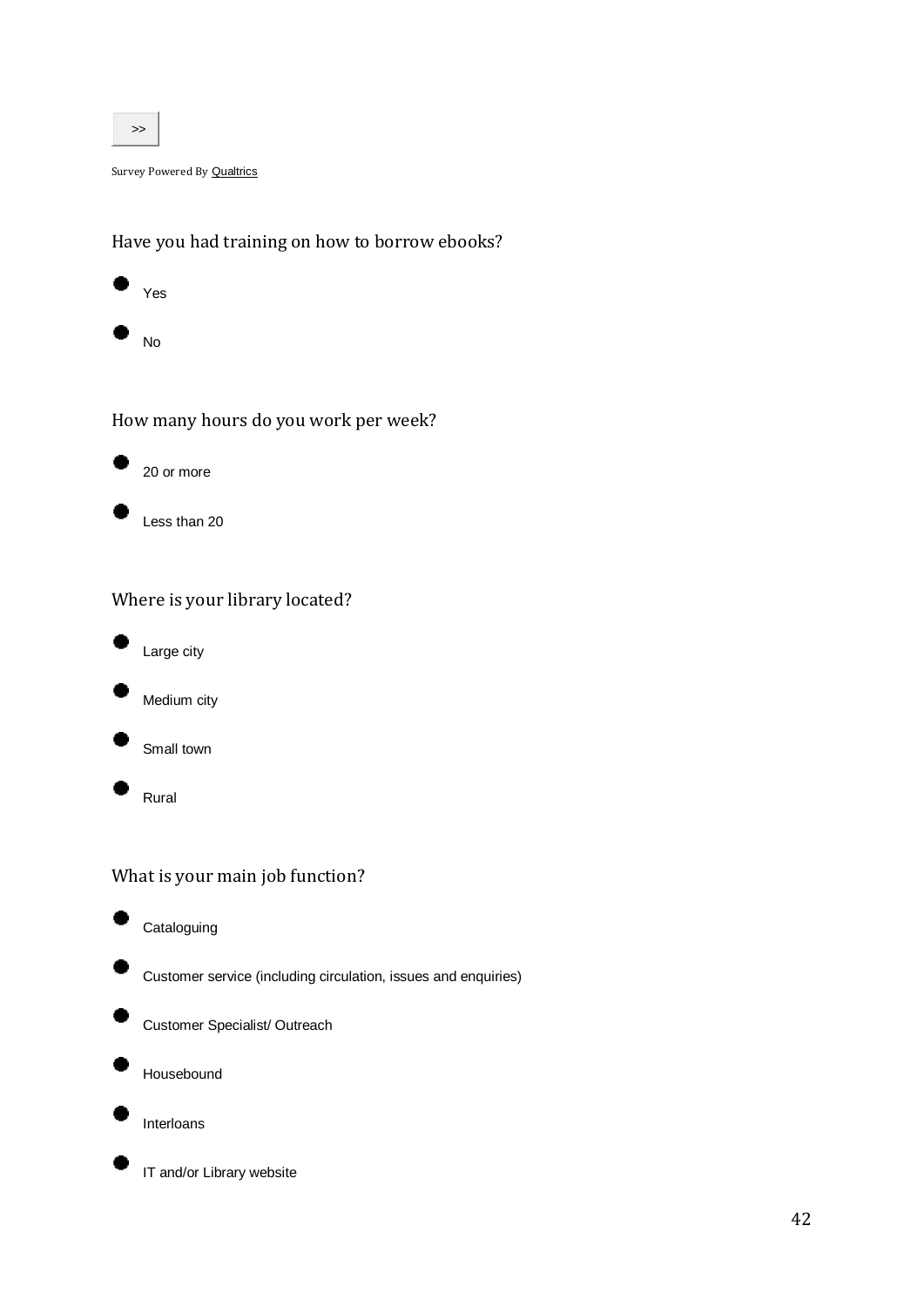| Library management            |
|-------------------------------|
| Purchasing                    |
| Processing (of new materials) |
| Shelving                      |
| $O$ the                       |
| Prefer not to state           |

Please make any additional comments about ebooks here.



Survey Pow